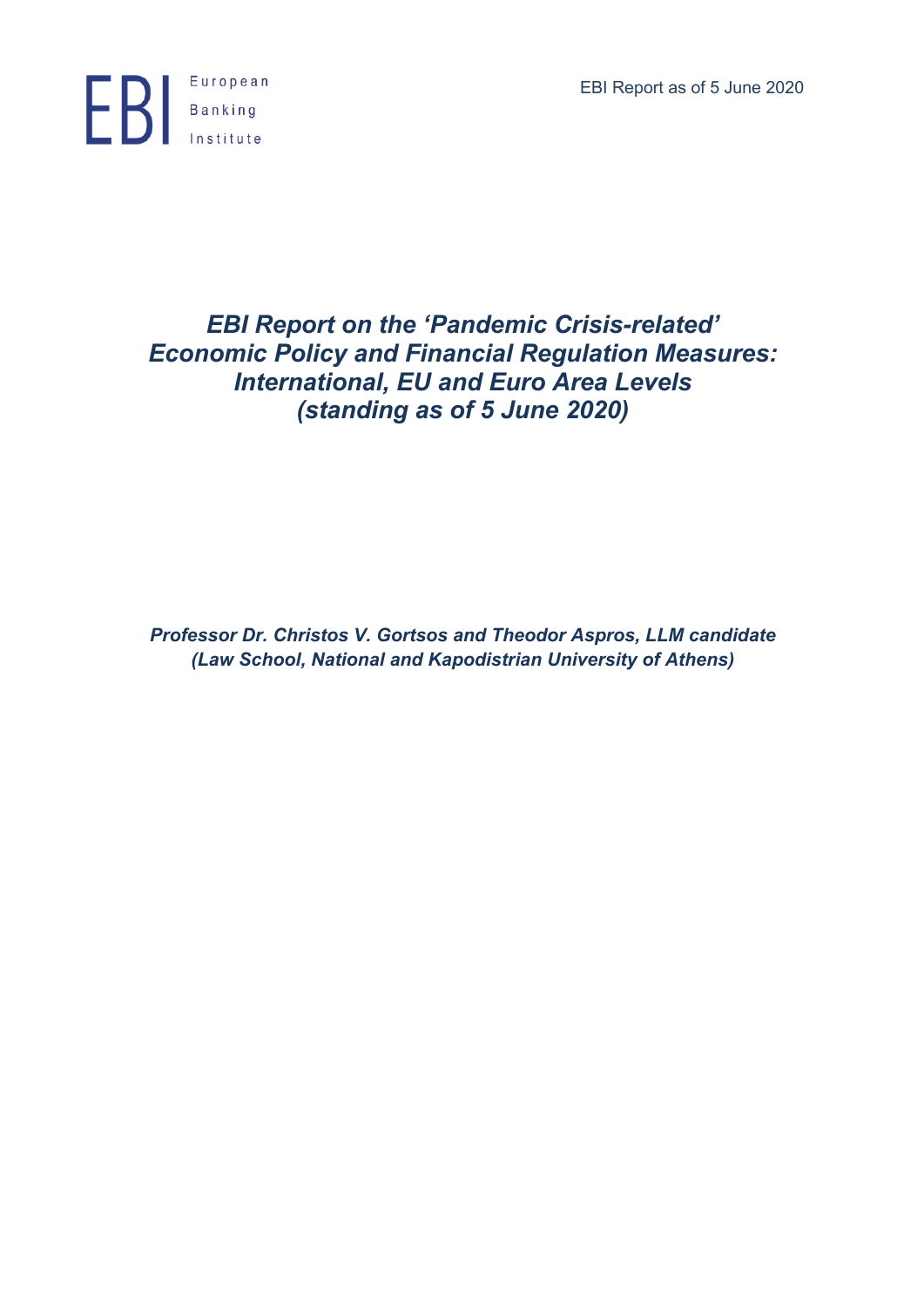**ED** Banking

### **TABLE OF CONTENTS**

#### **I. Economic Policy Measures**

#### **A. Monetary Policy Measures: European Central Bank (ECB) – Eurosystem**

#### **B. Other Economic Policy Measures: European Union**

- 1. EU Council Eurogroup Reports and Statements
- 2. Council of the EU
- 3. European Parliament and Council of the EU
- 4. European Commission
	- Decisions and Regulations
	- Proposals for legislative acts
	- Communications / Guidelines / Recommendations
	- Other
- 5. Measures taken by Member States
- **C. Economic Policy Measures: Organisation for Economic Co-operation and Development (OECD) – new entry**

#### **II. Financial Stability – Banking Regulation**

#### **A. International Level**

- 1. Financial Stability Board (FSB)
- 2. Basel Committee on Banking Supervision (BCBS)
- 3. International Association of Deposit Insurers (IADI)
- 4. Organisation for Economic Co-operation and Development (OECD) **new entry**

#### **B. EU – Euro Area Level**

- 1. ECB Single Supervisory Mechanism (SSM)
- 2. European Banking Authority (EBA)
- 3. Single Resolution Board (SRB)
- 4. European Systemic Risk Board (ESRB)

### **III. Capital Markets Regulation**

- **A. International Level: International Organization of Securities Commissions (IOSCO)**
- **B. EU Level: European Securities and Markets Authority (ESMA)**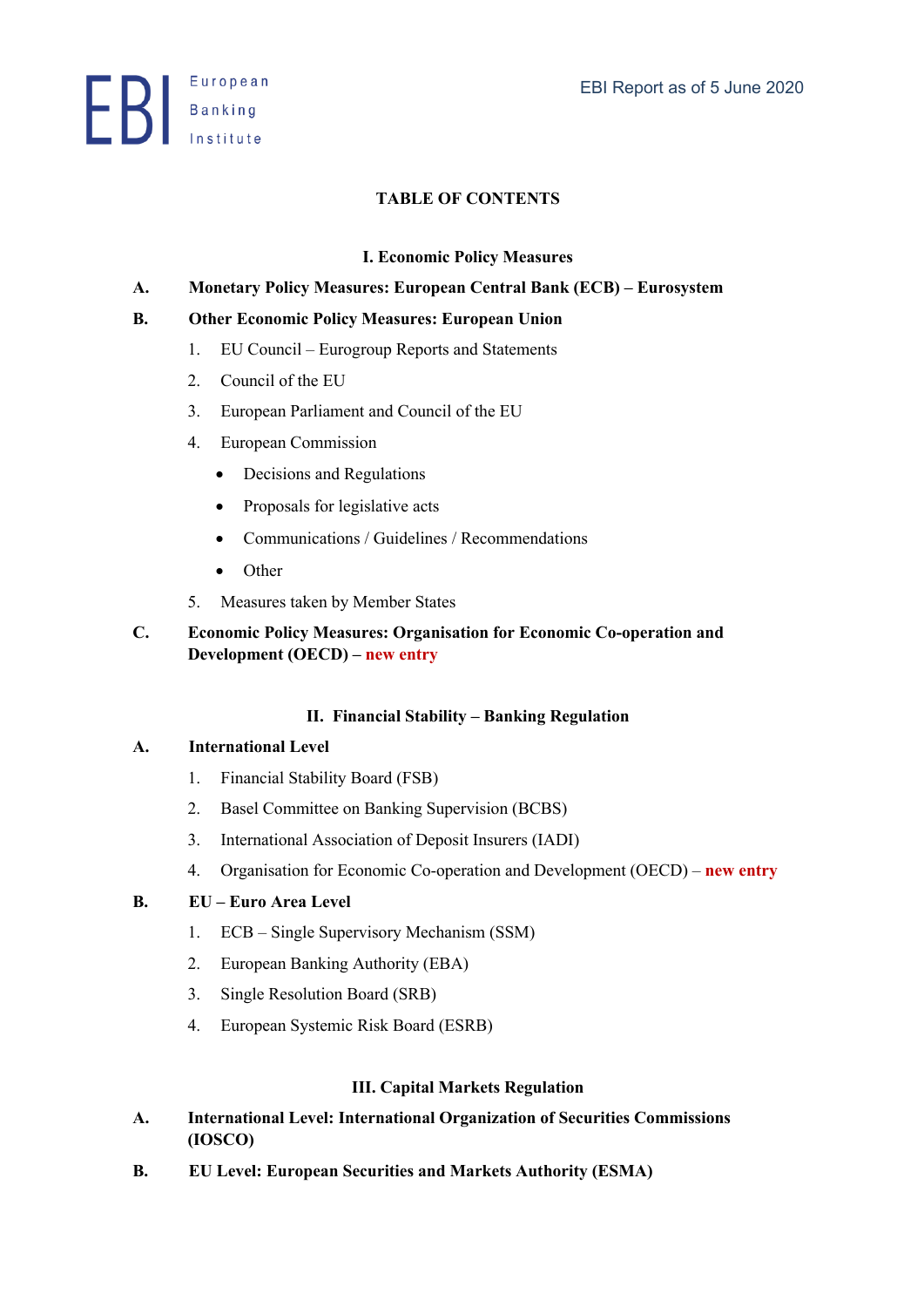

### **I. Economic Policy Measures**

#### **A. Monetary Policy Measures: European Central Bank (ECB) – Eurosystem**

Monetary policy decisions: https://www.ecb.europa.eu/press/pr/date/2020/html/ecb.mp200604~a307d3429c.en.html **(4/6)**

Guideline (EU) 2020/634 of the European Central Bank of 7 May 2020 amending Guideline ECB/2014/31 on additional temporary measures relating to Eurosystem refinancing operations and eligibility of collateral (ECB/2020/29, OJ L 148, 11.5.2020, p. 10): https://eur-lex.europa.eu/legalcontent/EN/TXT/?uri=uriserv:OJ.L\_.2020.148.01.0010.01.ENG&toc=OJ:L:2020:148:FULL **(11/5)**

Decision (EU) 2020/XX of the ECB of 30 April 2020 amending Decision (EU) 2019/1311 on a third series of targeted longer-term refinancing operations (ECB/2020/25): https://www.ecb.europa.eu/ecb/legal/pdf/ecb\_2020\_25\_f\_sign\_.pdf **(30/4)**

ECB announces new pandemic emergency longer-term refinancing operations: https://www.ecb.europa.eu/press/pr/date/2020/html/ecb.pr200430\_1~477f400e39.en.html **(30/4)**

ECB recalibrates targeted lending operations to further support real economy: https://www.ecb.europa.eu/press/pr/date/2020/html/ecb.pr200430~fa46f38486.en.html **(30/4)**

ECB takes steps to mitigate impact of possible rating downgrades on collateral availability: https://www.ecb.europa.eu/press/pr/date/2020/html/ecb.pr200422\_1~95e0f62a2b.en.html **(22/4)**

Guideline (EU) 2020/515 of the ECB of 7 April 2020 amending Guideline ECB/2014/31 on additional temporary measures relating to Eurosystem refinancing operations and eligibility of collateral (ECB/2020/21, OJ L 110I, 8.4.2020, p. 26): https://eur-lex.europa.eu/legalcontent/EN/TXT/?uri=uriserv:OJ.LI.2020.110.01.0026.01.ENG&toc=OJ:L:2020:110I:FULL **(8/4)**

Decision (EU) 2020/506 of the ECB of 7 April 2020 amending Guideline (EU) 2015/510 on the implementation of the Eurosystem monetary policy framework and Guideline (EU) 2016/65 on the valuation haircuts applied in the implementation of the Eurosystem monetary policy framework (ECB/2020/20, OJ L 109I, 7.4.2020, p. 1): https://eur-lex.europa.eu/legalcontent/EN/TXT/?uri=uriserv:OJ.LI.2020.109.01.0001.01.ENG&toc=OJ:L:2020:109I:FULL **(7/4)**

ECB announces package of temporary collateral easing measures: https://www.ecb.europa.eu/press/pr/date/2020/html/ecb.pr200407~2472a8ccda.en.html **(7/4)**

ECB extends review of its monetary policy strategy until mid-2021: https://www.ecb.europa.eu/press/pr/date/2020/html/ecb.pr200402~942a1358ee.en.html **(2/4)**

Decision (EU) 2020/440 of the ECB of 24 March 2020 on a temporary pandemic emergency purchase programme (ECB/2020/17, OJ L 91, 25.3.2020, p. 1): https://eur-lex.europa.eu/legalcontent/EN/TXT/?uri=uriserv:OJ.L\_.2020.091.01.0001.01.ENG&toc=OJ:L:2020:091:FULL **(25/3)**

Decision (EU) 2020/441 of the ECB of 24 March 2020 amending Decision (EU) 2016/948 of the European Central Bank on the implementation of the corporate sector purchase programme (ECB/2020/18, OJ L 91, 25.3.2020, p. 5): https://eur-lex.europa.eu/legal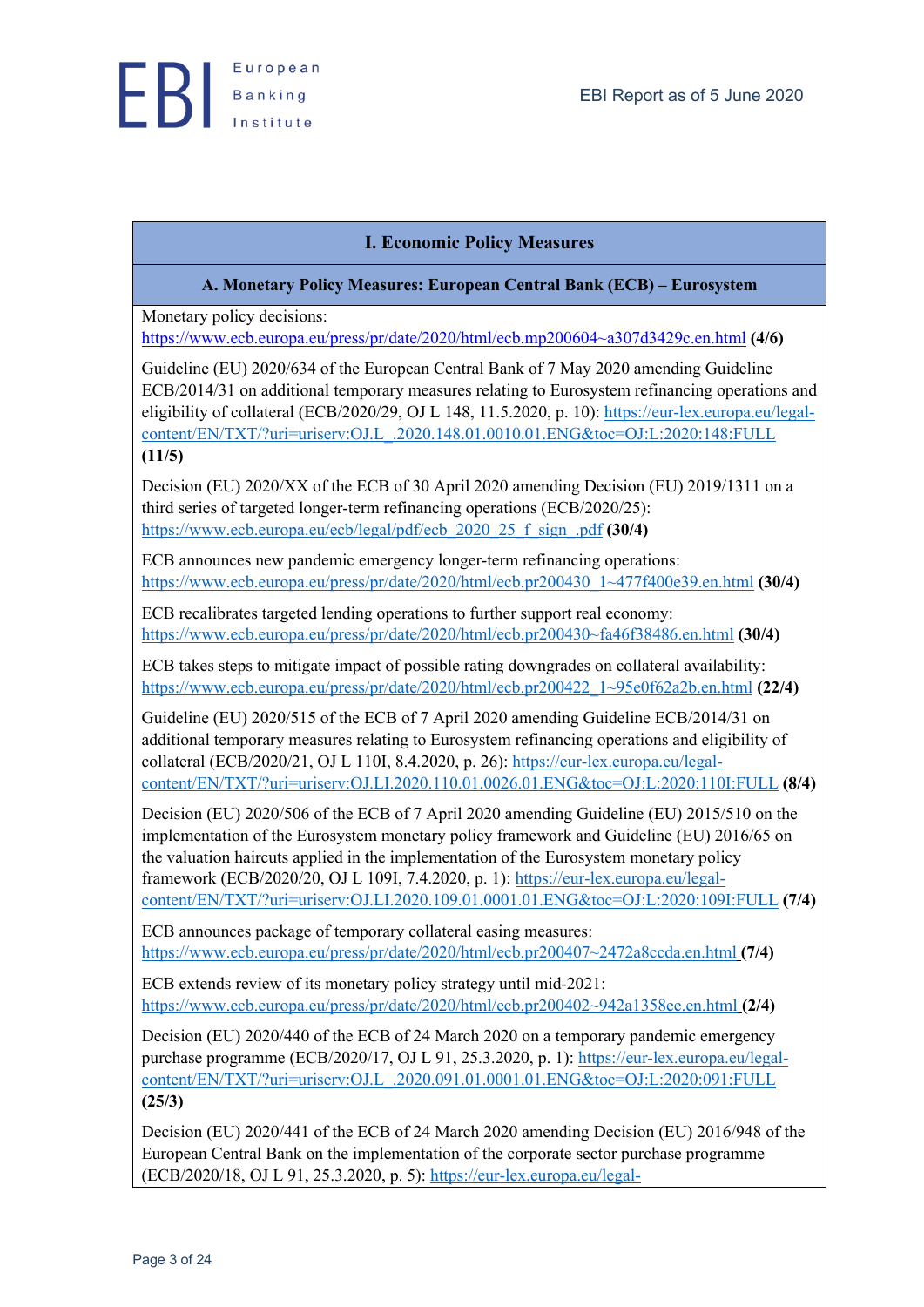content/EN/TXT/?uri=uriserv:OJ.L\_.2020.091.01.0005.01.ENG&toc=OJ:L:2020:091:FULL **(25/3)**

ECB announces easing of conditions for targeted longer-term refinancing operations (TLTRO III): https://www.ecb.europa.eu/press/pr/date/2020/html/ecb.pr200312\_1~39db50b717.en.html **(12/3)**

ECB announces measures to support bank liquidity conditions and money market activity: https://www.ecb.europa.eu/press/pr/date/2020/html/ecb.pr200312\_2~06c32dabd1.en.html **(12/3)**

### **B. Other Economic Policy Measures: European Union**

### **1. EU Council – Eurogroup Reports and Statements**

Eurogroup Statement on the Pandemic Crisis Support: https://www.consilium.europa.eu/el/press/press-releases/2020/05/08/eurogroup-statement-on-thepandemic-crisis-supportn **(8/5)**

Report on the comprehensive economic policy response to the COVID-19 pandemic: https://www.consilium.europa.eu/en/press/press-releases/2020/04/09/report-on-thecomprehensive-economic-policy-response-to-the-covid-19-pandemic **(9/4)**

### **2. Council of the EU**

Council Decision (EU) 2020/702 of 20 May 2020 further extending the temporary derogation from the Council's Rules of Procedure introduced by Decision (EU) 2020/430 and extended by Decision (EU) 2020/556 in view of the travel difficulties caused by the COVID-19 pandemic in the Union (OJ L 165, 27.5.2020, p. 38): https://eur-lex.europa.eu/legal-

content/EN/TXT/?uri=uriserv:OJ.L\_.2020.165.01.0038.01.ENG&toc=OJ:L:2020:165:FULL **(27/5)**

Council Regulation (EU) 2020/699 of 25 May 2020 on temporary measures concerning the general meetings of European companies (SEs) and of European Cooperative Societies (SCEs) (OJ L 165, 27.5.2020, p. 25): https://eur-lex.europa.eu/legal-

content/EN/TXT/?uri=uriserv:OJ.L\_.2020.165.01.0025.01.ENG&toc=OJ:L:2020:165:FULL **(27/5)**

Council Regulation (EU) 2020/672 of 19 May 2020 on the establishment of a European instrument for temporary support to mitigate unemployment risks in an emergency (SURE) following the COVID-19 outbreak (OJ L 159, 20.5.2020, p. 1): https://eur-lex.europa.eu/legalcontent/EN/TXT/?uri=uriserv:OJ.L\_.2020.159.01.0001.01.ENG&toc=OJ:L:2020:159:TOC **(20/5)**

Council Regulation (EU) 2020/521 of 14 April 2020 activating the emergency support under Regulation (EU) 2016/369, and amending its provisions taking into account the COVID‐19 outbreak (OJ L 117, 15.4.2020, p. 3): https://eur-lex.europa.eu/legalcontent/EN/TXT/?uri=CELEX:32020R0521 **(15/4)**

Council conclusions on Covid-19 (OJ C 57, 20.2.2020, p. 4): https://eur-lex.europa.eu/legalcontent/EN/TXT/?uri=CELEX:52020XG0220(01) **(20/2)**

### **3. European Parliament and Council of the EU**

Decision (EU) 2020/701 of the European Parliament and of the Council of 25 May 2020 on providing macro‐financial assistance to enlargement and neighbourhood partners in the context of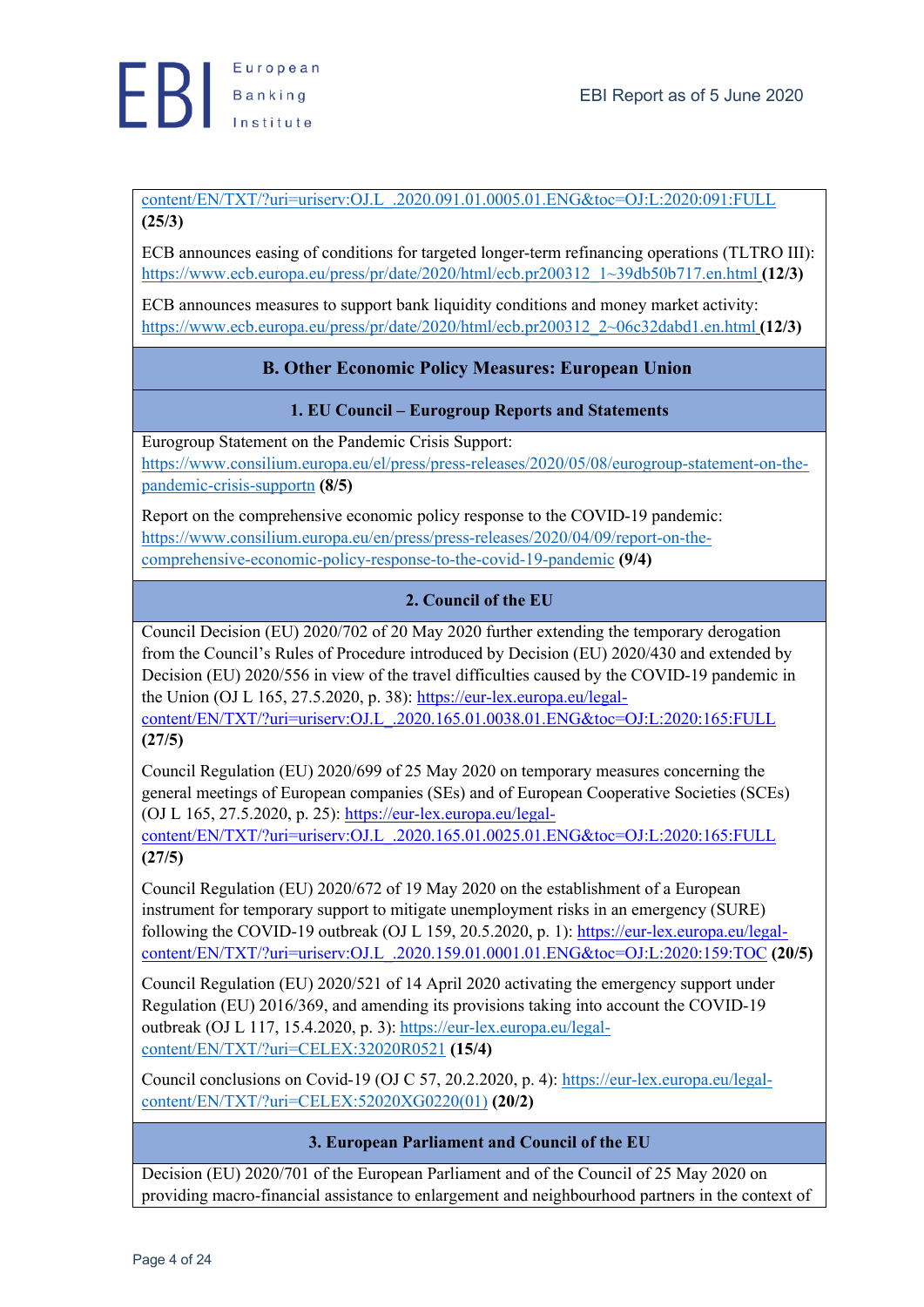

the COVID‐19 pandemic (OJ L 165, 27.5.2020, p. 31): https://eur-lex.europa.eu/legalcontent/EN/TXT/?uri=uriserv:OJ.L\_.2020.165.01.0031.01.ENG&toc=OJ:L:2020:165:FULL **(27/5)**

Directive (EU) 2020/700 of the European Parliament and of the Council of 25 May 2020 amending Directives (EU) 2016/797 and (EU) 2016/798, as regards the extension of their transposition periods (OJ L 165, 27.5.2020, p. 27): https://eur-lex.europa.eu/legalcontent/EN/TXT/?uri=uriserv:OJ.L\_.2020.165.01.0027.01.ENG&toc=OJ:L:2020:165:FULL **(27/5)**

Regulation (EU) 2020/698 of the European Parliament and of the Council of 25 May 2020 laying down specific and temporary measures in view of the COVID‐19 outbreak concerning the renewal or extension of certain certificates, licences and authorisations and the postponement of certain periodic checks and periodic training in certain areas of transport legislation ( OJ L 165, 27.5.2020, p. 10): https://eur-lex.europa.eu/legal-

content/EN/TXT/?uri=uriserv:OJ.L\_.2020.165.01.0010.01.ENG&toc=OJ:L:2020:165:FULL **(27/5)**

Regulation (EU) 2020/697 of the European Parliament and of the Council of 25 May 2020 amending Regulation (EU) 2017/352, so as to allow the managing body of a port or the competent authority to provide flexibility in respect of the levying of port infrastructure charges in the context of the COVID-19 outbreak (OJ L 165, 27.5.2020, p. 7): https://eur-lex.europa.eu/legalcontent/EN/TXT/?uri=uriserv:OJ.L\_.2020.165.01.0007.01.ENG&toc=OJ:L:2020:165:FULL **(27/5)**

Regulation (EU) 2020/696 of the European Parliament and of the Council of 25 May 2020 amending Regulation (EC) No 1008/2008 on common rules for the operation of air services in the Community in view of the COVID-19 pandemic (OJ L 165, 27.5.2020, p. 1): https://eurlex.europa.eu/legal-

content/EN/TXT/?uri=uriserv%3AOJ.L\_.2020.165.01.0001.01.ENG&toc=OJ%3AL%3A2020%3 A165%3AFULL **(27/5)**

Regulation (EU) 2020/560 of the European Parliament and of the Council of 23 April 2020 amending Regulations (EU) No 508/2014 and (EU) No 1379/2013 as regards specific measures to mitigate the impact of the COVID-19 outbreak in the fishery and aquaculture sector (OJ L 130, 24.4.2020, p. 11): https://eur-lex.europa.eu/legal-content/EN/TXT/?uri=CELEX:32020R0560 **(24/4)**

Regulation (EU) 2020/558 of the European Parliament and of the Council of 23 April 2020 amending Regulations (EU) No 1301/2013 and (EU) No 1303/2013 as regards specific measures to provide exceptional flexibility for the use of the European Structural and Investments Funds in response to the COVID-19 outbreak (OJ L 130, 24.4.2020, p. 1): https://eur-lex.europa.eu/legalcontent/EN/TXT/?uri=CELEX:32020R0558 **(24/4)**

Regulation (EU) 2020/558 of the European Parliament and of the Council of 23 April 2020 amending Regulations (EU) No 1301/2013 and (EU) No 1303/2013 as regards specific measures to provide exceptional flexibility for the use of the European Structural and Investments Funds in response to the COVID-19 outbreak: https://eur-lex.europa.eu/eli/reg/2020/558/oj (OJ L 130, 24.4.2020, p.1) **(24/4)**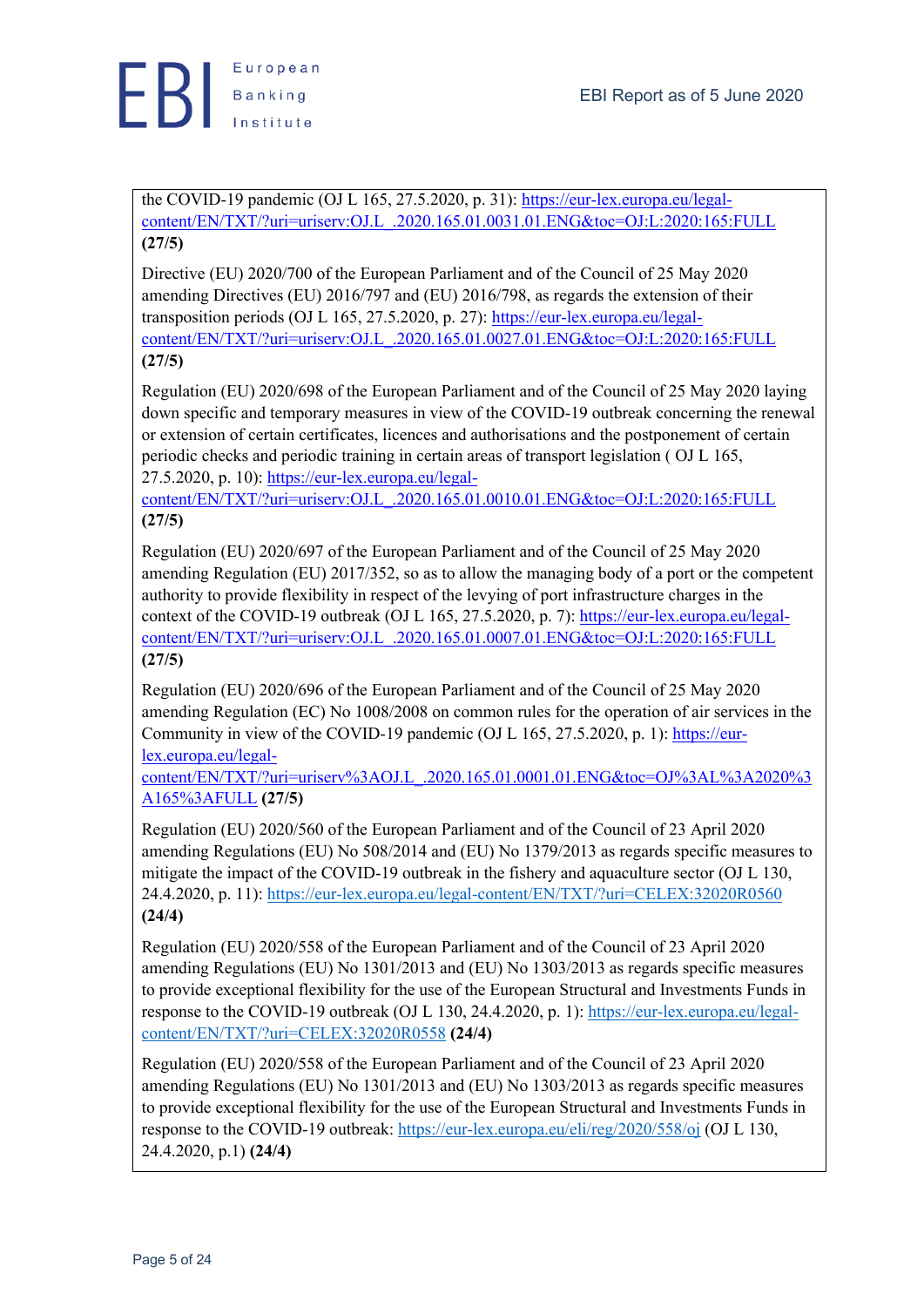

Regulation (EU) 2020/559 of the European Parliament and of the Council of 23 April 2020 amending Regulation (EU) No 223/2014 as regards the introduction of specific measures for addressing the outbreak of COVID-19 (OJ L 130, 24.4.2020, p. 7): https://eur-lex.europa.eu/legalcontent/EN/TXT/?uri=CELEX:32020R0559 **(24/4)**

Decision (EU) 2020/547 of the European Parliament and of the Council of 17 April 2020 on the mobilisation of the Contingency Margin in 2020 to provide emergency assistance to Member States and further reinforce the Union Civil Protection Mechanism/rescEU in response to the COVID-19 outbreak (OJ L 125, 21.4.2020, p. 5): https://eur-lex.europa.eu/legalcontent/EN/TXT/?uri=CELEX:32020D0547 **(21/4)**

Decision (EU) 2020/546 of the European Parliament and of the Council of 17 April 2020 on the mobilisation of the Flexibility Instrument to finance immediate budgetary measures in the context of the COVID-19 outbreak (OJ L 125, 21.4.2020, p. 3): https://eur-lex.europa.eu/legalcontent/EN/TXT/?uri=CELEX:32020D0546 **(21/4)**

Decision (EU) 2020/545 of the European Parliament and of the Council of 17 April 2020 on the mobilisation of the Flexibility Instrument to finance immediate budgetary measures in the context of the COVID-19 outbreak and a reinforcement of the European Public Prosecutor's Office (OJ L 125, 21.4.2020, p. 1): https://eur-lex.europa.eu/legal-content/EN/TXT/?uri=CELEX:32020D0545 **(21/4)**

Regulation (EU) 2020/461 of the European Parliament and of the Council of 30 March 2020 amending Council Regulation (EC) No 2012/2002 in order to provide financial assistance to Member States and to countries negotiating their accession to the Union that are seriously affected by a major public health emergency (OJ L 99, 31.3.2020, p. 9): https://eur-lex.europa.eu/legalcontent/EN/TXT/?uri=CELEX:32020R0461 **(31/3)**

Regulation (EU) 2020/460 of the European Parliament and of the Council of 30 March 2020 amending Regulations (EU) No 1301/2013, (EU) No 1303/2013 and (EU) No 508/2014 as regards specific measures to mobilise investments in the healthcare systems of Member States and in other sectors of their economies in response to the COVID-19 outbreak (Coronavirus Response Investment Initiative) (OJ L 99, 31.3.2020, p. 5): https://eur-lex.europa.eu/legalcontent/EN/TXT/?uri=CELEX:32020R0460 **(31/3)**

Regulation (EU) 2020/459 of the European Parliament and of the Council of 30 March 2020 amending Council Regulation (EEC) No 95/93 on common rules for the allocation of slots at Community airports (OJ L 99, 31.3.2020, p. 1): https://eur-lex.europa.eu/legalcontent/EN/TXT/?uri=CELEX:32020R0459 **(31/3)**

### **4. European Commission**

### **Decisions and Regulations**

Commission Implementing Regulation (EU) 2020/746 of 4 June 2020 amending Implementing Regulation (EU) 2019/947 as regards postponing dates of application of certain measures in the context of the COVID-19 pandemic (OJ L 176, 5.6.2020, p. 13): https://eur-lex.europa.eu/legalcontent/EN/TXT/?uri=uriserv:OJ.L\_.2020.176.01.0013.01.ENG&toc=OJ:L:2020:176:TOC **(5/6)**

Commission Implementing Regulation (EU) 2020/745 of 4 June 2020 amending Regulation (EU) 2018/1042 as regards postponing dates of application of certain measures in the context of the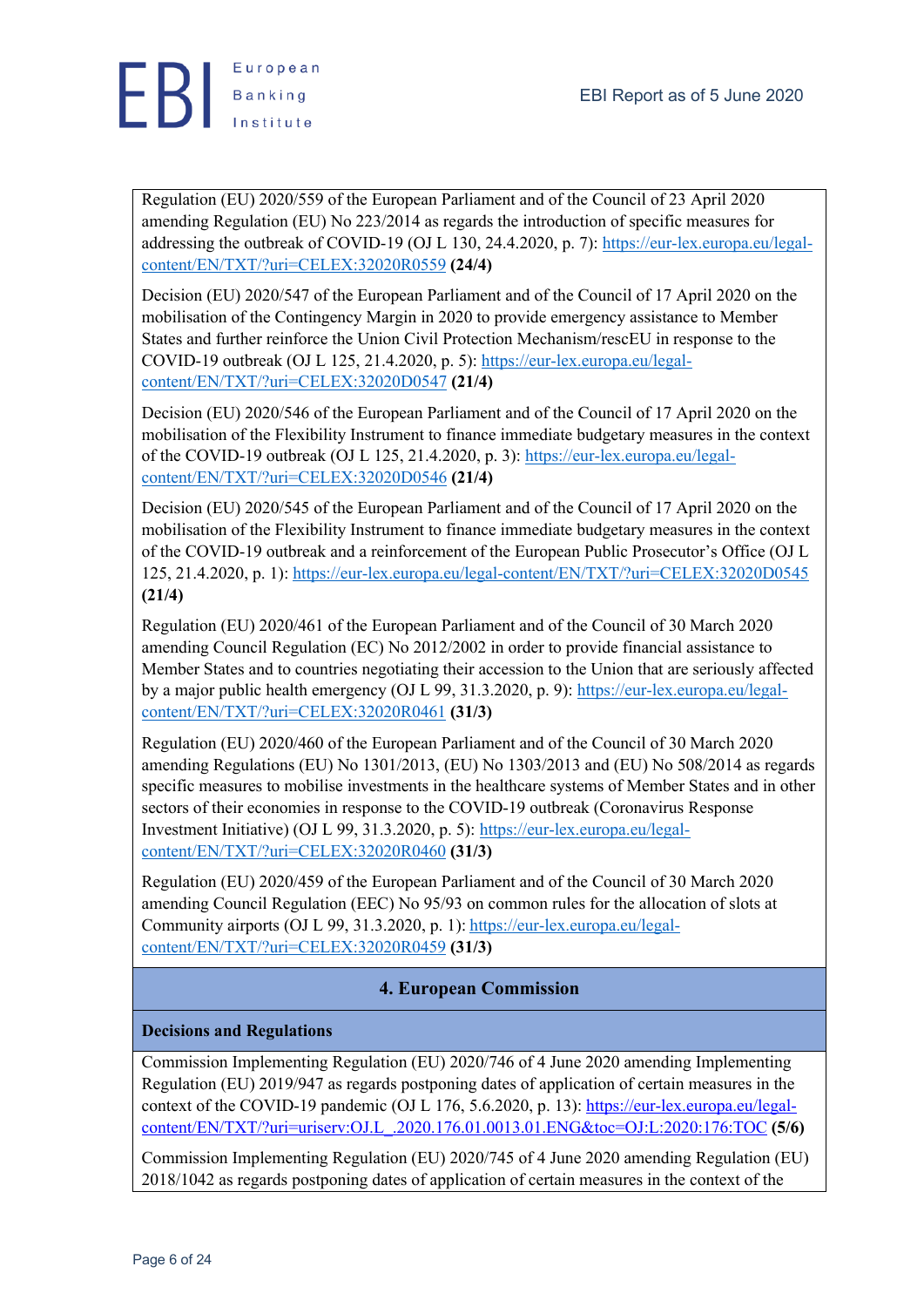

COVID-19 pandemic (OJ L 176, 5.6.2020, p. 11): https://eur-lex.europa.eu/legalcontent/EN/TXT/?uri=uriserv:OJ.L\_.2020.176.01.0011.01.ENG&toc=OJ:L:2020:176:TOC **(5/6)**

Commission Implementing Regulation (EU) 2020/568 of 23 April 2020 making the exportation of certain products subject to the production of an export authorization (OJ L 129, 24.4.2020, p. 7): https://eur-lex.europa.eu/legal-content/EN/TXT/?uri=CELEX:32020R0568 **(24/4)**

Commission Decision (EU) 2020/491 of 3 April 2020 on relief from import duties and VAT exemption on importation granted for goods needed to combat the effects of the COVID-19 outbreak during 2020 (OJ L 103I , 3.4.2020, p. 1): https://eur-lex.europa.eu/legalcontent/EN/TXT/?uri=CELEX:32020D0491 **(3/4)**

Commission Implementing Regulation (EU) 2020/466 of 30 March 2020 on temporary measures to contain risks to human, animal and plant health and animal welfare during certain serious disruptions of Member States' control systems due to coronavirus disease (COVID-19) (OJ L 98, 31.3.2020, p. 30): https://eur-lex.europa.eu/legal-content/EN/TXT/?uri=CELEX:32020R0466 **(31/3)**

Commission Implementing Decision (EU) 2020/452 of 26 March 2020 amending Implementing Decision (EU) 2019/570 as regards capacities established to respond to low probability risks with a high impact (OJ L 94I , 27.3.2020, p. 1): https://eur-lex.europa.eu/legalcontent/EN/TXT/?uri=CELEX:32020D0452 **(27/3)**

Commission Implementing Decision (EU) 2020/414 of 19 March 2020 amending Implementing Decision (EU) 2019/570 as regards medical stockpiling rescEU capacities (OJ L 82I , 19.3.2020, p. 1): https://eur-lex.europa.eu/legal-content/EN/TXT/?uri=CELEX:32020D0414 **(19/3)**

Commission Implementing Regulation (EU) 2020/402 of 14 March 2020 making the exportation of certain products subject to the production of an export authorisation (OJ L 077I, 15.3.2020, p. 1): https://eur-lex.europa.eu/legal-content/EN/TXT/?uri=CELEX%3A02020R0402-20200321 **(15/3)**

### **Proposals for legislative acts**

Proposal for a Council Regulation establishing a European Union Recovery Instrument to support the recovery in the aftermath of the COVID-19 pandemic (COM 2020 441 final): https://ec.europa.eu/info/sites/info/files/about\_the\_european\_commission/eu\_budget/com\_2020\_4 41\_en\_act\_part1\_v13.pdf **(28/5)**

Proposal for a Regulation of the European Parliament and of the Council amending Regulation (EU) No 223/2014 as regards the introduction of specific measures for addressing the COVID-19 crisis (COM 2020 223 final):

https://ec.europa.eu/info/sites/info/files/com\_2020\_223\_2\_en\_act\_part1\_v8.pdf **(28/5)**

Amended proposal for a Regulation of the European Parliament and of the Council establishing the Just Transition Fund (COM 2020 460 final):

https://ec.europa.eu/info/sites/info/files/about\_the\_european\_commission/eu\_budget/com\_2020\_4 60\_en\_act\_v6.pdf **(28/5)**

Proposal for a Regulation of the European Parliament and of the Council establishing a Recovery and Resilience Facility (COM 2020 408 final):

https://ec.europa.eu/info/sites/info/files/com\_2020\_408\_en\_act\_part1\_v9.pdf **(28/5)**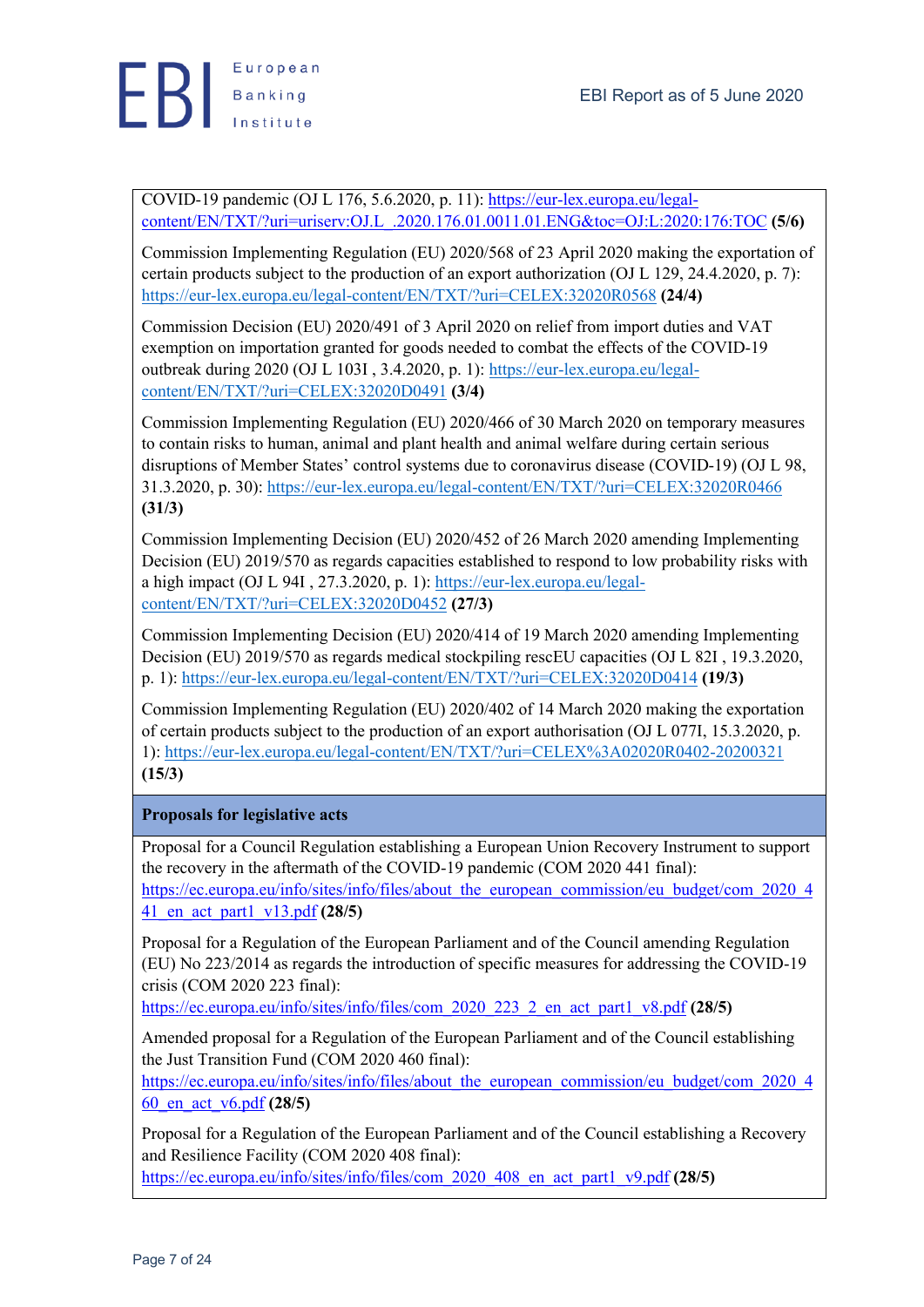

Proposal for a Regulation of the European Parliament and of the Council establishing a Technical Support Instrument (COM 2020 409 final):

https://ec.europa.eu/info/sites/info/files/about\_the\_european\_commission/eu\_budget/com\_2020\_4 09\_en\_act\_part1\_v7.pdf **(28/5)**

Amended proposal for a Regulation of the European Parliament and of the Council on the European Social Fund Plus (ESF+) (COM 2020 447 final):

https://ec.europa.eu/info/sites/info/files/about\_the\_european\_commission/eu\_budget/com\_2020\_4 47\_en\_act\_9.pdf **(28/5)**

Proposal for a Regulation of the European Parliament and of the Council amending Regulation (EU) No 1303/2013 as regards exceptional additional resources and implementing arrangements under the Investment for growth and jobs goal to provide assistance for fostering crisis repair in the context of the COVID-19 pandemic and preparing a green, digital and resilient recovery of the economy (REACT-EU) (COM 2020 451 final):

https://ec.europa.eu/info/sites/info/files/com\_2020\_451\_act\_v8.pdf **(28/5)**

Amended proposal for a Regulation of the European Parliament and of the Council on the European Regional Development Fund and on the Cohesion Fund (COM 2020 452 final): https://ec.europa.eu/info/sites/info/files/com\_2020\_452\_en\_act\_v8.pdf **(28/5)**

Proposal for a Regulation of the European Parliament and of the Council on the public sector loan facility under the Just Transition Mechanism (COM 2020 453 final): https://ec.europa.eu/info/sites/info/files/about\_the\_european\_commission/eu\_budget/com2020\_45 3\_en\_act\_part1\_v10.pdf **(28/5)**

Amended proposal for a Regulation of the European Parliament and of the Council laying down common provisions on the European Regional Development Fund, the European Social Fund Plus, the Cohesion Fund, the Just Transition Fund and the European Maritime and Fisheries Fund and financial rules for those and for the Asylum and Migration Fund, the Internal Security Fund and the Border Management and Visa Instrument (COM 2020 450 final): https://ec.europa.eu/info/sites/info/files/com2020\_450\_en\_act\_part1\_v8.pdf **(28/5)**

Proposal for a Regulation of the European Parliament and of the Council on the establishment of a Programme for the Union's action in the field of health –for the period 2021-2027 and repealing Regulation (EU) No 282/2014 ("EU4Health Programme") (COM 2020 405 final): https://ec.europa.eu/info/sites/info/files/com\_2020\_405\_en\_act\_v11.pdf **(28/5)**

Proposal for a Regulation of the European Parliament and of the Council amending Regulations (EU) No 575/2013 and (EU) 2019/876 as regards adjustments in response to the COVID-19 pandemic (COM/2020/310 final): https://ec.europa.eu/finance/docs/law/200428-banking-packageproposal\_en.pdf **(28/4)**

Proposal for a Regulation of the European Parliament and of the Council amending Regulation (EU) 2017/745 on medical devices as regards the dates of application of certain of its provisions (COM/2020/144 final): https://eur-lex.europa.eu/legalcontent/EN/TXT/?uri=CELEX:52020PC0144 **(3/4)**

Proposal for a Decision of the European Parliament and of the Council amending Decision (EU) 2020/265 as regards adjustments to the amounts mobilised from the Flexibility Instrument for 2020 to be used for migration, refugee inflows and security threats, for immediate measures in the framework of the COVID-19 outbreak and for reinforcement of the European Public Prosecutor's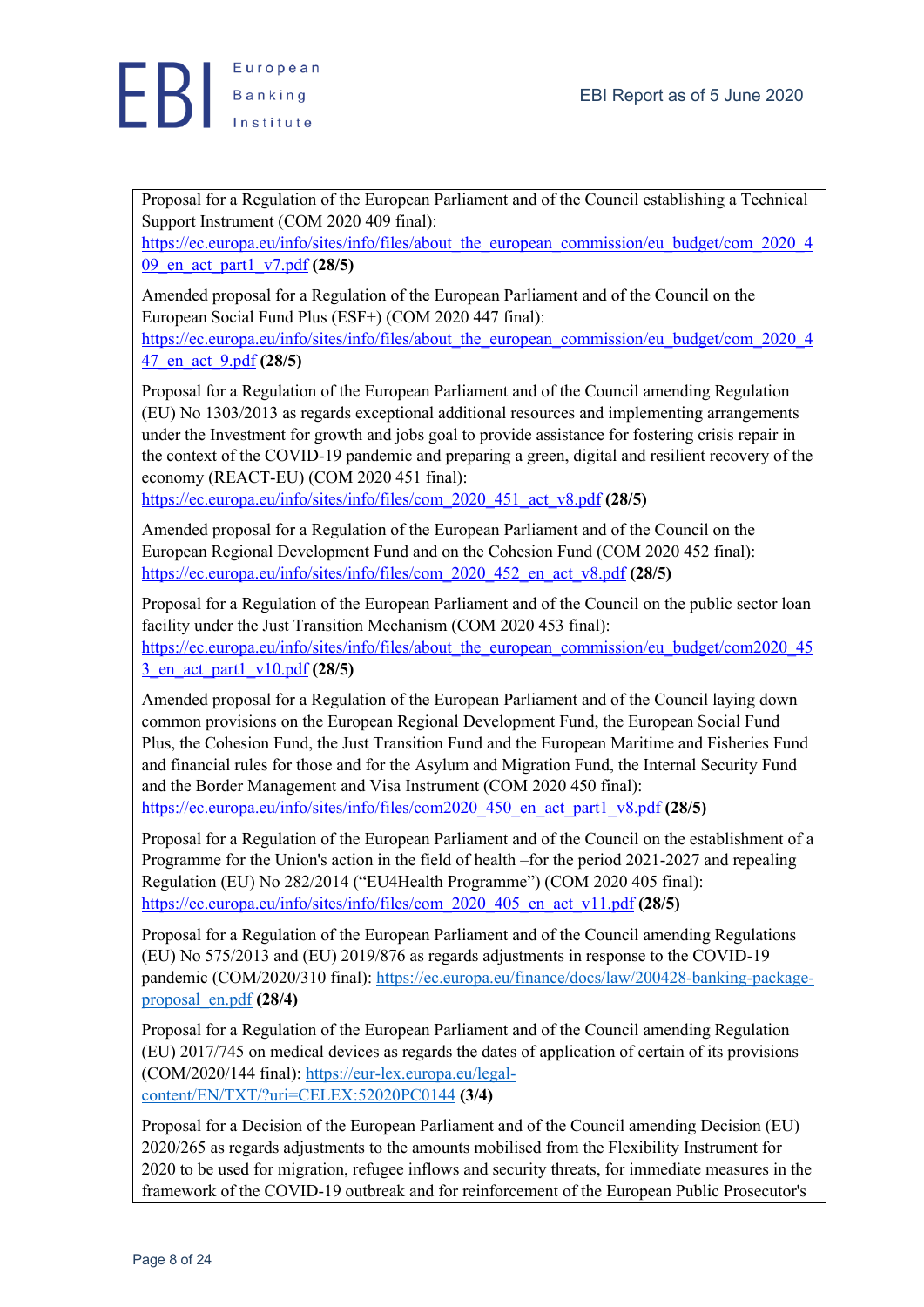

Office (COM/2020/171 final): https://eur-lex.europa.eu/legalcontent/EN/TXT/?uri=CELEX:52020PC0171 **(2/4)**

Proposal for a Regulation of the European Parliament and of the Council amending Regulation (EU) No 223/2014 as regards the introduction of specific measures for addressing the COVID-19 crisis (COM/2020/141 final): https://eur-lex.europa.eu/legalcontent/EN/TXT/?uri=CELEX:52020PC0141 **(2/4)**

Proposal for a Decision of the European Parliament and of the Council on the mobilisation of the Contingency Margin in 2020 to provide emergency assistance to Member States and further reinforce the Union Civil Protection Mechanism/rescEU in response to the COVID-19 outbreak (COM/2020/172 final): https://ec.europa.eu/info/sites/info/files/dab\_2-2020\_- \_emergency\_support\_instrument\_esi\_0.pdf **(2/4)**

Proposal for a Council Regulation amending Regulation (EU, Euratom) No 1311/2013 laying down the multiannual financial framework for the years 2014-2020 (COM/2020/174 final): https://ec.europa.eu/info/sites/info/files/com174final - en -\_proposal\_amendment\_mff\_regulation\_2014-2020.pdf **(2/4)**

Proposal for a Council Regulation on the establishment of a European instrument for temporary support to mitigate unemployment risks in an emergency (SURE) following the COVID-19 outbreak (COM/2020/139 final): https://eur-lex.europa.eu/legalcontent/EN/TXT/?qid=1586858565026&uri=CELEX:52020PC0139 **(2/4)**

Proposal for a Regulation of the European Parliament and of the Council amending Regulation (EU) No 1303/2013 and Regulation (EU) No 1301/2013 as regards specific measures to provide exceptional flexibility for the use of the European Structural and Investments Funds in response to the COVID-19 outbreak (COM/2020/138 final): https://eur-lex.europa.eu/legalcontent/EN/TXT/?qid=1586858565026&uri=CELEX:52020PC0138 **(2/4)**

**Communications / Guidelines / Recommendations**

Communication from the Commission to the European Parliament, the European Council, the Council, the European Economic And Social Committee and the Committee of the Regions: Europe's moment: Repair and Prepare for the Next Generation (COM 2020 456 final): https://ec.europa.eu/info/sites/info/files/communication-europe-moment-repair-prepare-nextgeneration.pdf **(27/5)**

Communication from the Commission to the European Parliament, the European Council, the Council, the European Economic And Social Committee and the Committee of the Regions: The EU budget powering the recovery plan for Europe (COM 2020 442 final):

https://ec.europa.eu/info/sites/info/files/about\_the\_european\_commission/eu\_budget/1\_en\_act\_par t1\_v9.pdf **(27/5)**

Commission Recommendation (EU) 2020/648 of 13 May 2020 on vouchers offered to passengers and travellers as an alternative to reimbursement for cancelled package travel and transport services in the context of the COVID-19 pandemic (OJ L 151, 14.5.2020, p. 10): https://eurlex.europa.eu/legal-

content/EN/TXT/?uri=uriserv:OJ.L\_.2020.151.01.0010.01.ENG&toc=OJ:L:2020:151:TOC **(14/5)**

Communication from the Commission to the European Parliament, the Council, the European Economic and Social Committee and the Committee of the Regions on Tourism and transport in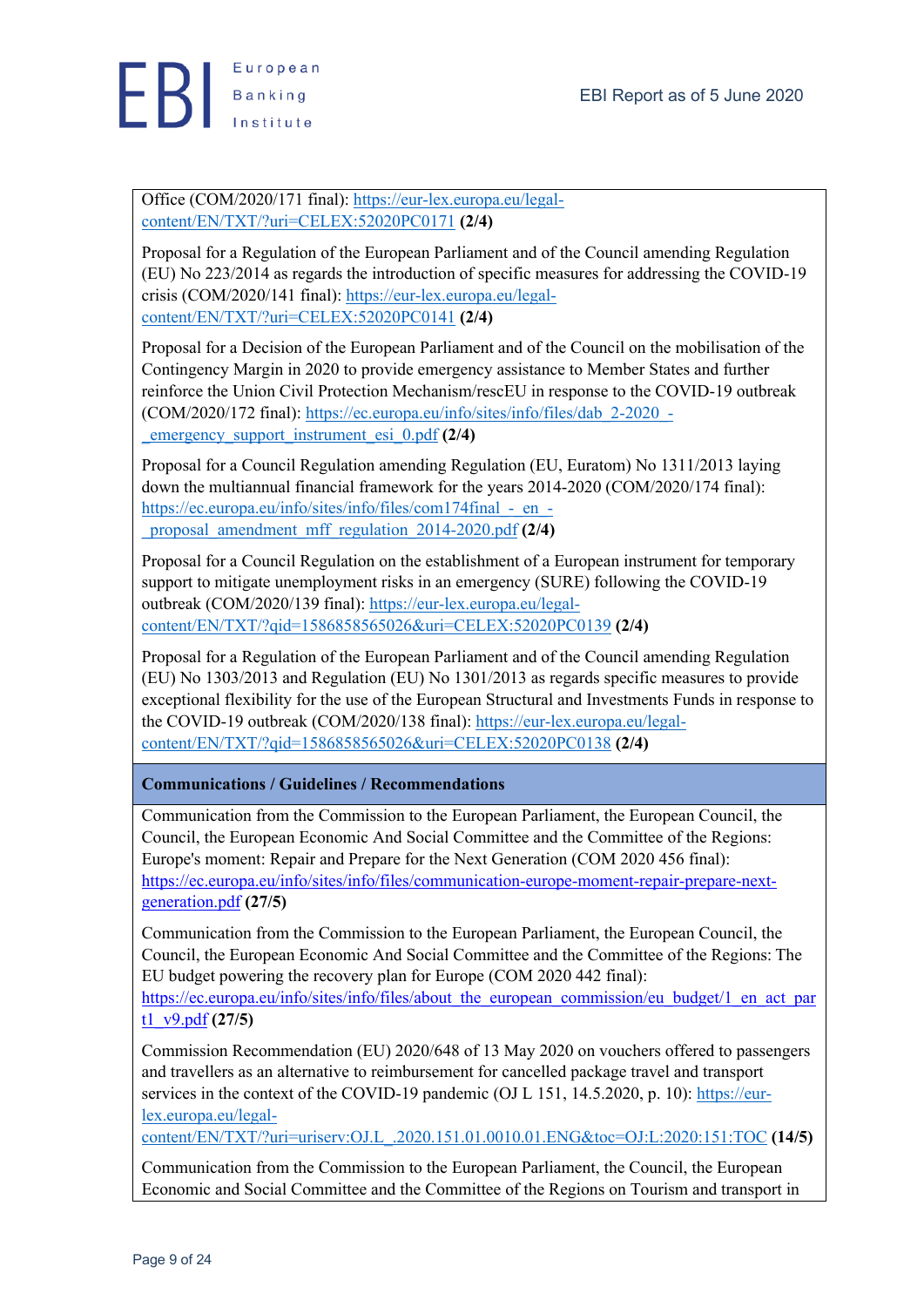2020 and beyond (COM 2020 550 final): https://ec.europa.eu/info/sites/info/files/communicationcommission-tourism-transport-2020-and-beyond\_en.pdf **(13/5)**

Communication from the Commission COVID-19: Towards a phased and coordinated approach for restoring freedom of movement and lifting internal border controls (C 2020 3250 final): https://ec.europa.eu/info/sites/info/files/communication\_freemovement.pdf **(13/5)**

Communication from the Commission COVID-19: Guidelines on the progressive restoration of transport services and connectivity (C 2020 3139 final):

https://ec.europa.eu/info/sites/info/files/communication\_transportservices.pdf **(13/5)**

Communication from the Commission COVID-19: EU Guidance for the progressive resumption of tourism services and for health protocols in hospitality establishments (C 2020 3251 final): https://ec.europa.eu/info/sites/info/files/communication\_tourismservices\_healthprotocols.pdf\_1.pd f **(13/5)**

Communication from the Commission: Amendment to the Temporary Framework for State aid measures to support the economy in the current COVID-19 outbreak: https://ec.europa.eu/competition/state\_aid/what\_is\_new/sa\_covid19\_2nd\_amendment\_temporary framework\_en.pdf **(8/5)**

Communication from the Commission to the European Parliament and the Council: Commission Interpretative Communication on the application of the accounting and prudential frameworks to facilitate EU bank lending (COM/2020/169 final): https://ec.europa.eu/finance/docs/law/200428 banking-package-communication\_en.pdf **(28/4)**

Statement of the Commission relating to Regulation (EU) 2020/560 of the European Parliament and of the Council amending Regulations (EU) No 508/2014 and (EU) No 1379/2013 as regards specific measures to mitigate the impact of the COVID-19 outbreak in the fishery and aquaculture sector (OJ C 138I, 28.4.2020, p. 1): https://eur-lex.europa.eu/legalcontent/EN/TXT/?uri=CELEX:32020C0428(01) **(28/4)**

Joint European Roadmap towards lifting COVID-19 containment measures (OJ C 126, 17.4.2020, p. 1): https://eur-lex.europa.eu/legal-content/EN/TXT/?uri=CELEX:52020XC0417(06) **(17/4)**

Communication from the Commission: Guidelines on COVID-19 in vitro diagnostic tests and their performance (OJ C 122I , 15.4.2020, p. 1): https://eur-lex.europa.eu/legalcontent/EN/TXT/?uri=CELEX:52020XC0415(04) **(15/4)**

Communication from the Commission Guidelines on protection of health, repatriation and travel arrangements for seafarers, passengers and other persons on board ships (OJ C 119, 14.4.2020, p. 1): https://eur-lex.europa.eu/legal-content/EN/TXT/?uri=CELEX:52020XC0414(01) **(14/4)**

Commission Recommendation (EU) 2020/518 of 8 April 2020 on a common Union toolbox for the use of technology and data to combat and exit from the COVID-19 crisis, in particular concerning mobile applications and the use of anonymised mobility data (OJ L 114, 14.4.2020, p. 7): https://eur-lex.europa.eu/legal-content/EN/TXT/?uri=CELEX:32020H0518 **(14/4)**

Communication from the Commission on Temporary Framework for assessing antitrust issues related to business cooperation in response to situations of urgency stemming from the current COVID-19 outbreak (OJ C 116 I, 8.4.2020, p. 7): https://eur-lex.europa.eu/legalcontent/EN/TXT/HTML/?uri=CELEX:52020XC0408(04)&from=EL **(8/4)**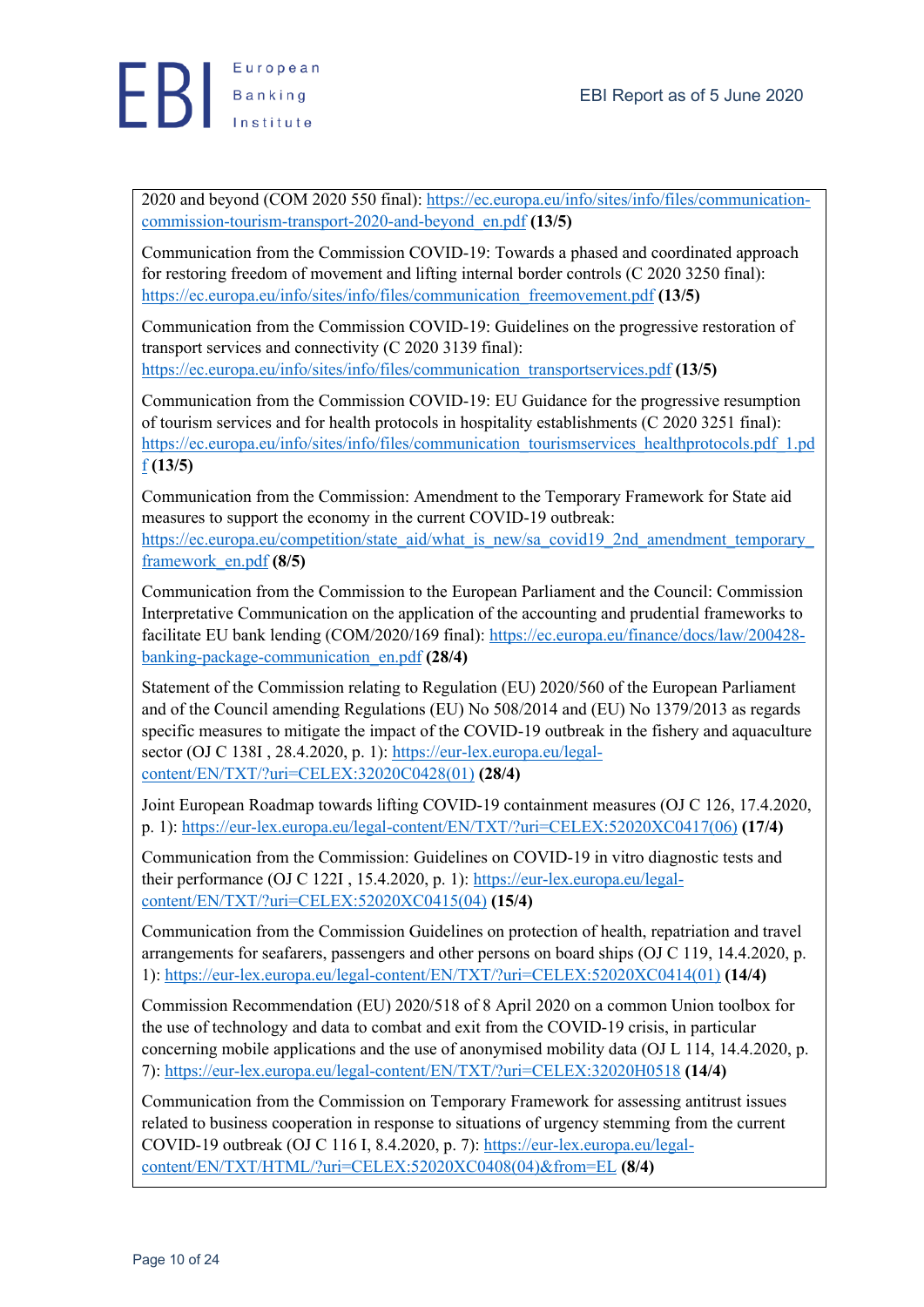

Joint Communication to the European Parliament, the Council, the European Economic and Social Committee and the Committee of the Regions Communication on the Global EU response to COVID-19 (JOIN/2020/11 final): https://eur-lex.europa.eu/legalcontent/EN/TXT/?uri=CELEX:52020JC0011 **(8/4)**

Communication from the Commission to the European Parliament, the European Council and the Council on the assessment of the application of the temporary restriction on non-essential travel to the EU (COM/2020/148 final): https://eur-lex.europa.eu/legalcontent/EN/TXT/?uri=CELEX:52020DC0148 **(8/4)**

Communication from the Commission on Amendment to the Temporary Framework for State aid measures to support the economy in the current COVID-19 outbreak (OJ C 112I, 4.4.2020, p. 1): https://eur-lex.europa.eu/legal-

content/EN/TXT/?uri=uriserv:OJ.CI.2020.112.01.0001.01.ENG&toc=OJ:C:2020:112I:FULL **(4/4)**

Communication from the Commission: Guidelines on EU Emergency Assistance on Cross-Border Cooperation in Healthcare related to the COVID-19 crisis (OJ C 111I, 3.4.2020, p. 1): https://eurlex.europa.eu/legal-content/EN/TXT/?uri=CELEX:52020XC0403(02) **(3/4)**

Communication from the Commission to the Council And the European Parliament on Technical adjustment in respect of special instruments for 2020 (Article 6(1)(e) and (f) of Council Regulation No 1311/2013 laying down the multiannual financial framework for the years 2014- 2020) (COM/2020/173 final): https://ec.europa.eu/transparency/regdoc/rep/1/2020/EN/COM-2020-173-F1-EN-MAIN-PART-1.PDF **(2/4)**

Communication from the Commission to the European Parliament, the European Council, the Council, the European Economic And Social Committee and the Committee of the Regions on Coronavirus Response: Using every available euro in every way possible to protect lives and livelihoods (COM/2020/143 final): https://eur-lex.europa.eu/legalcontent/EN/TXT/?qid=1586858565026&uri=CELEX:52020DC0143 **(2/4)**

EU Solidarity Fund: application guidelines for Covid-19 assistance: https://ec.europa.eu/regional\_policy/en/newsroom/news/2020/04/04-02-2020-eu-solidarity-fundapplication-guidelines-for-covid-19-assistance **(2/4)**

Communication from the Commission — Guidance from the European Commission on using the public procurement framework in the emergency situation related to the COVID-19 crisis (OJ C108I, 1.4.2020, p. 1): https://eur-lex.europa.eu/legal-

content/EN/TXT/?uri=uriserv:OJ.CI.2020.108.01.0001.01.ENG&toc=OJ:C:2020:108I:FULL **(1/4)**

Communication from the Commission — Guidelines concerning the exercise of the free movement of workers during COVID-19 outbreak (OJ C102I, 30.3.2020, p. 12): https://eurlex.europa.eu/legal-

content/EN/TXT/?uri=uriserv:OJ.CI.2020.102.01.0012.01.ENG&toc=OJ:C:2020:102I:FULL **(30/3)**

Communication from the Commission — COVID-19 — Guidance on the implementation of the temporary restriction on non-essential travel to the EU, on the facilitation of transit arrangements for the repatriation of EU citizens, and on the effects on visa policy (OJ C 102I, 30.3.2020, p. 3): https://eur-lex.europa.eu/legal-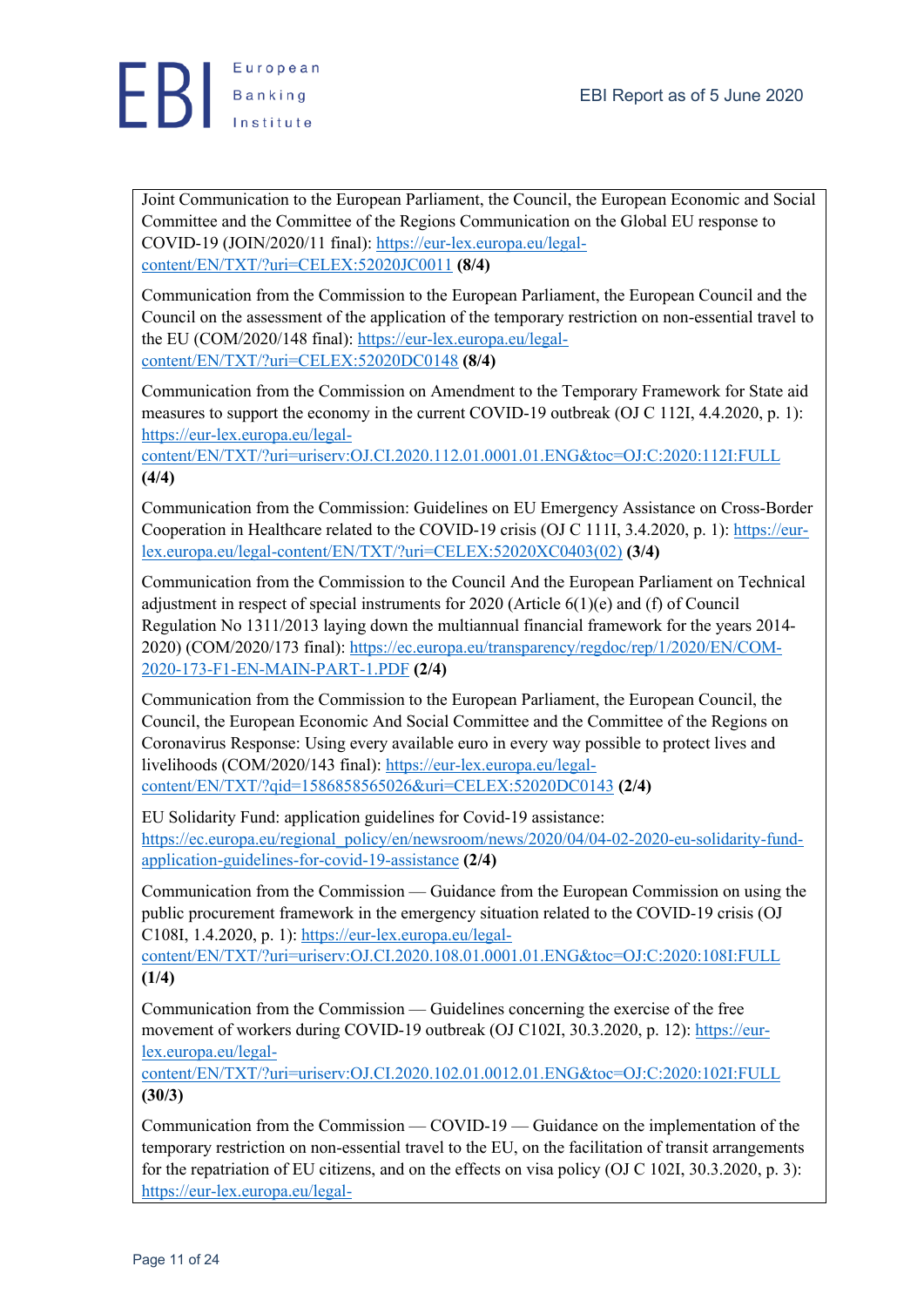

content/EN/TXT/?uri=uriserv:OJ.CI.2020.102.01.0003.01.ENG&toc=OJ:C:2020:102I:FULL **(30/3)**

Communication from the Commission amending the Annex to the Communication from the Commission to the Member States on the application of Articles 107 and 108 of the Treaty on the Functioning of the European Union to short-term export-credit insurance (OJ C101I, 28.3.2020, p. 1): https://eur-lex.europa.eu/legal-

content/EN/TXT/?uri=uriserv:OJ.CI.2020.101.01.0001.01.ENG&toc=OJ:C:2020:101I:FULL **(28/3)**

Communication from the Commission European Commission Guidelines: Facilitating Air Cargo Operations during COVID-19 outbreak (OJ C 100I , 27.3.2020, p. 1): https://eurlex.europa.eu/legal-content/EN/TXT/?uri=CELEX:52020XC0327(03) **(27/3)**

Communication from the Commission on Guidance to the Member States concerning foreign direct investment and free movement of capital from third countries, and the protection of Europe's strategic assets, ahead of the application of Regulation (EU) 2019/452 (FDI Screening Regulation) (OJ C 99I, 26.3.2020, p. 1): https://eur-lex.europa.eu/legalcontent/EN/TXT/HTML/?uri=CELEX:52020XC0326(03)&from=EL **(26/3)**

Communication from the Commission on the implementation of the Green Lanes under the Guidelines for border management measures to protect health and ensure the availability of goods and essential services (OJ C 96I , 24.3.2020, p. 1): https://eur-lex.europa.eu/legalcontent/EN/TXT/?uri=CELEX:52020XC0324(01) **(24/3)**

Communication from the Commission to the Council on the activation of the general escape clause of the Stability and Growth Pact (COM/2020/123 final): https://ec.europa.eu/info/sites/info/files/economy-finance/2 en act\_part1\_v3-adopted\_text.pdf **(20/3)**

Communication from the Commission Guidance note to Member States related to Commission Implementing Regulation (EU) 2020/402 making the exportation of certain products subject to the production of an export authorisation, as last amended by Commission Implementing Regulation (EU) 2020/426 (OJ C 91I, 20.3.2020, p. 10): https://eur-lex.europa.eu/legal-

content/EN/TXT/?uri=uriserv:OJ.CI.2020.091.01.0010.01.ENG&toc=OJ:C:2020:091I:FULL **(20/3)**

Communication from the Commission on Temporary Framework for State aid measures to support the economy in the current COVID-19 outbreak (OJ C 91I, 20.3.2020, p. 1): https://eurlex.europa.eu/legal-

content/EN/TXT/?uri=uriserv:OJ.CI.2020.091.01.0001.01.ENG&toc=OJ:C:2020:091I:FULL **(20/3)**

Commission Notice Interpretative Guidelines on EU passenger rights regulations in the context of the developing situation with Covid-19 (OJ C 89I , 18.3.2020, p. 1): https://eurlex.europa.eu/legal-content/EN/TXT/?uri=CELEX:52020XC0318(04) **(18/3)**

Communication from the Commission to the European Parliament, the European Council And the Council COVID-19: Temporary Restriction on Non-Essential Travel to the EU (COM/2020/115 final): https://eur-lex.europa.eu/legal-content/EN/TXT/?uri=CELEX:52020DC0115 **(16/3)**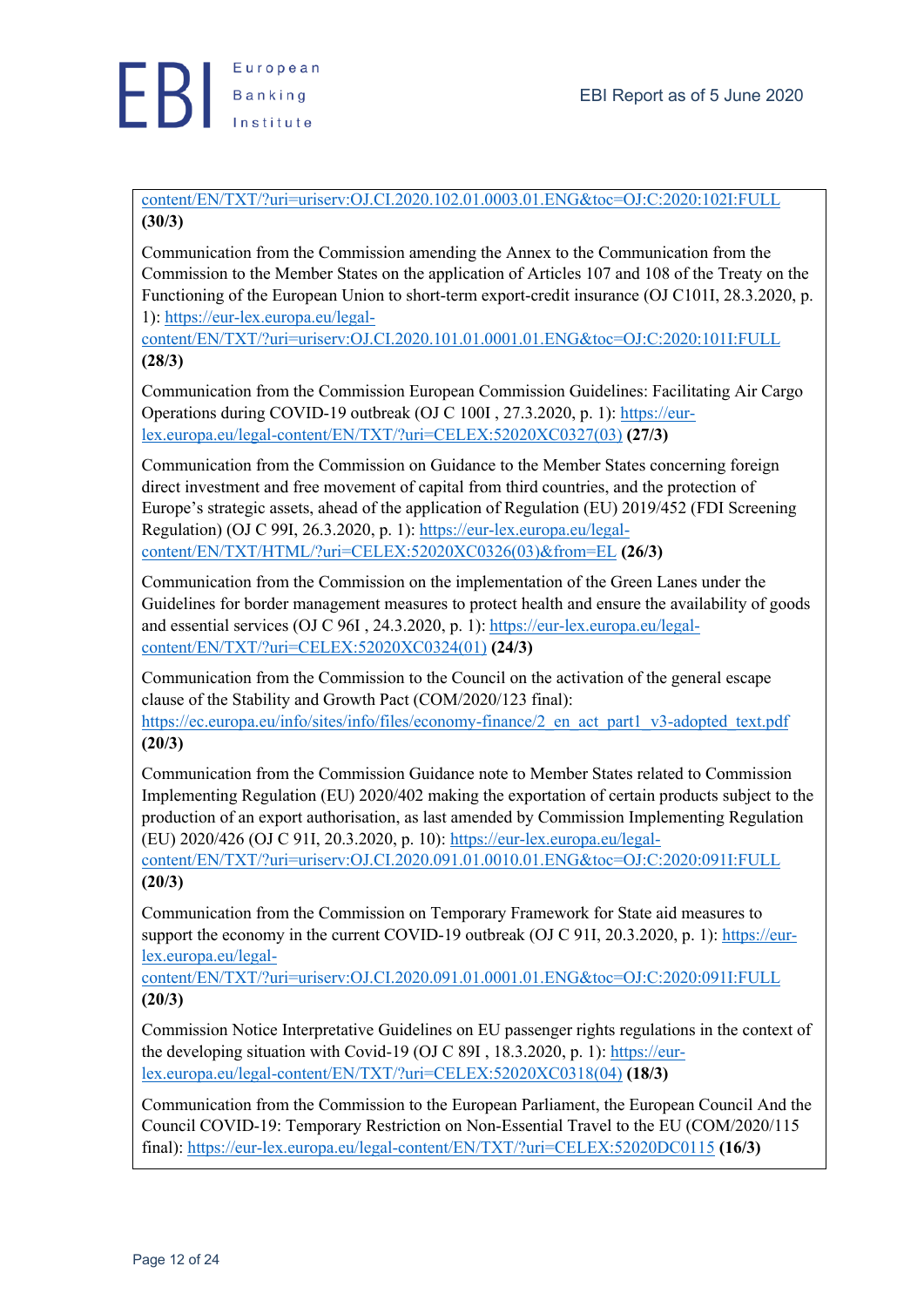

Commission Recommendation (EU) 2020/403 of 13 March 2020 on conformity assessment and market surveillance procedures within the context of the COVID-19 threat (OJ L 79I , 16.3.2020, p. 1): https://eur-lex.europa.eu/legal-content/EN/TXT/?uri=CELEX:32020H0403 **(16/3)**

Covid-19 Guidelines for border management measures to protect health and ensure the availability of goods and essential services (OJ C 86I, 16.3.2020, p. 1): https://eur-lex.europa.eu/legalcontent/EN/TXT/?uri=CELEX:52020XC0316(03) **(16/3)**

On the consequences of the COVID-19 outbreak on anti-dumping and anti-subsidy investigations (OJ C 86, 16.3.2020, p. 6): https://eur-lex.europa.eu/legalcontent/EN/TXT/?uri=CELEX:52020XC0316(02) **(16/3)**

Communication from the Commission to the European Parliament, the European Council, the Council, the European Central Bank, the European Investment Bank and the Eurogroup on Coordinated economic response to the COVID-19 Outbreak (COM/2020/112 final): https://eurlex.europa.eu/legal-content/EN/TXT/?qid=1586858565026&uri=CELEX:52020DC0112 **(13/3) Other**

Coronavirus Global Response: European Commission pledges €300 million to Gavi: https://ec.europa.eu/commission/presscorner/detail/en/IP\_20\_989 **(4/6)**

Coronavirus global response: EU allocates additional €50 million in humanitarian aid: https://ec.europa.eu/commission/presscorner/detail/en/IP\_20\_905 **(20/5)**

European Semester Spring Package: Recommendations for a coordinated response to the coronavirus pandemic: https://ec.europa.eu/commission/presscorner/detail/en/ip\_20\_901 **(20/5)**

Coronavirus: Commission boosts urgently needed research and innovation with additional  $E122$ million: https://ec.europa.eu/commission/presscorner/detail/en/ip\_20\_887 **(19/5)**

Pandemic Crisis Support Eligibility assessment:

https://ec.europa.eu/info/sites/info/files/economy-finance/20-05-04 pre eligibility.pdf (the Annexes I-IV to this assessment are available here https://ec.europa.eu/info/business-economyeuro/economic-and-fiscal-policy-coordination/eu-financial-assistance/loan-programmes/europeanstability-mechanism-esm\_en **(6/5)**

Health Security Committee Audio meeting on the outbreak of COVID-19 Summary Report: https://ec.europa.eu/health/sites/health/files/preparedness\_response/docs/ev\_20200505\_sr\_en.pdf **(5/5)**

Coronavirus Global Response:  $\epsilon$ 7.4 billion raised for universal access to vaccines: https://ec.europa.eu/commission/presscorner/detail/en/ip\_20\_797 **(4/5)**

Coronavirus: Commission proposes  $\epsilon$ 3 billion macro-financial assistance package to support ten neighbouring countries: https://ec.europa.eu/commission/presscorner/detail/en/ip\_20\_716 **(22/4)** 

Coronavirus: Commission Statement on consulting Member States on proposal to further expand State aid Temporary Framework to recapitalisation measures: https://ec.europa.eu/commission/presscorner/detail/en/statement\_20\_610 **(9/4)**

Coronavirus: Commission and European Investment Fund (part of EIB Group) unlock €8 billion in finance for 100,000 SMEs: https://ec.europa.eu/newsroom/ecfin/itemdetail.cfm?item\_id=673881&utm\_source=ecfin\_newsroom&utm\_medium=Website&utm\_campai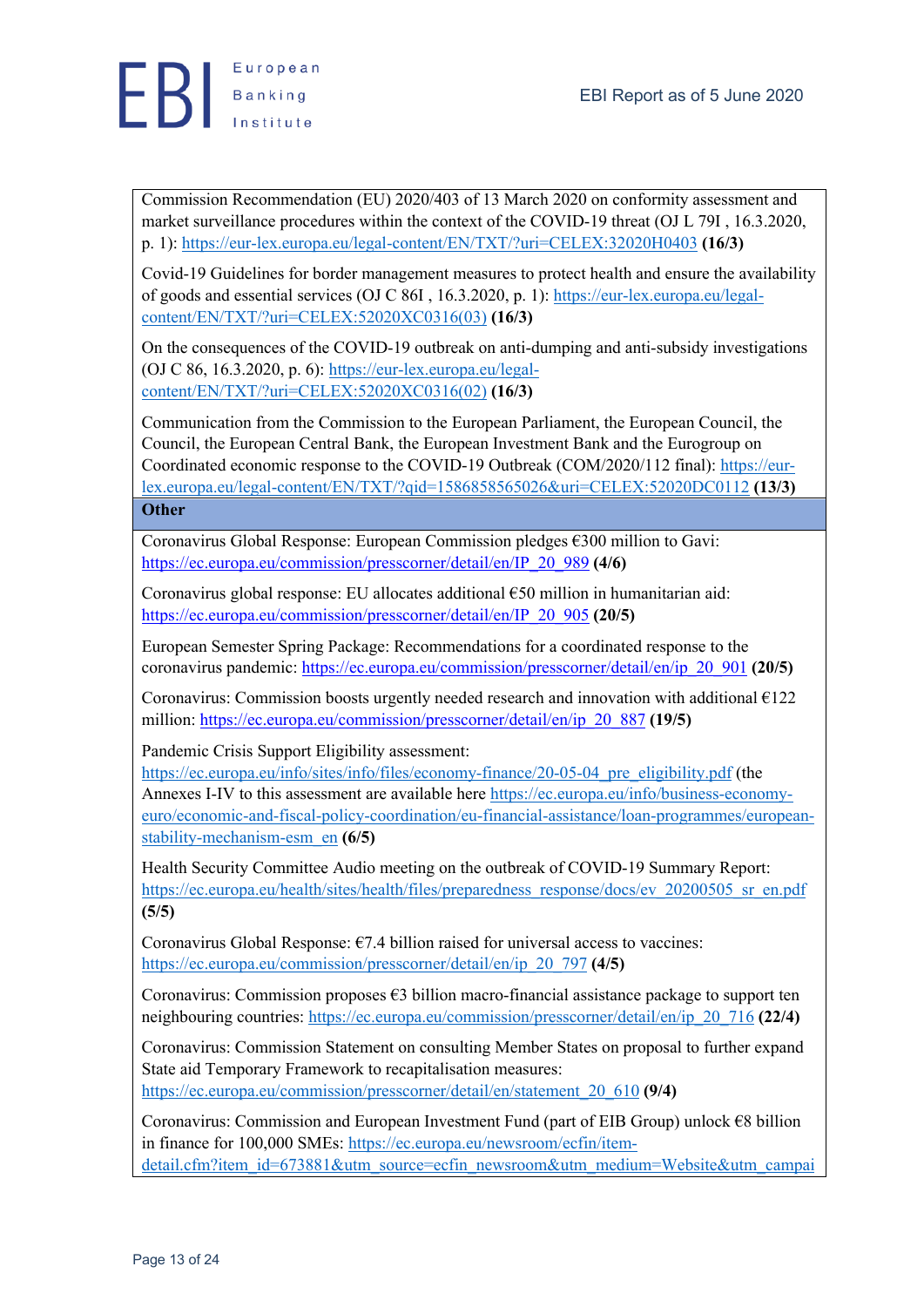gn=ecfin&utm\_content=Coronavirus%20Commission%20and%20European%20Investment%20F und%20part%20of%20EIB%20Group%20un&lang=en **(8/4)**

Coronavirus: Commission announces SURE proposal and mobilises all of its resources to protect lives and livelihoods: https://ec.europa.eu/newsroom/ecfin/item-

detail.cfm?item\_id=673875&utm\_source=ecfin\_newsroom&utm\_medium=Website&utm\_campai gn=ecfin&utm\_content=Coronavirus%20Commission%20announces%20SURE%20proposal%20 and%20mobilises%20all%20of%20its%20re&lang=en **(8/4)**

Coronavirus Response Investment Initiative Plus: New actions to mobilise essential investments and resources:https://ec.europa.eu/regional\_policy/en/newsroom/news/2020/04/04-02-2020 coronavirus-response-investment-initiative-plus-new-actions-to-mobilise-essential-investmentsand-resources **(2/4)**

Coronavirus Response Investment Initiative (CRII) adopted: https://ec.europa.eu/regional\_policy/en/newsroom/news/2020/03/30-03-2020-coronavirusresponse-investment-initiative-adopted **(30/3)**

Coronavirus: Commission Statement on consulting Member States on the proposal to extend State aid Temporary Framework:

https://ec.europa.eu/commission/presscorner/detail/en/statement\_20\_551 **(27/3)**

State aid: Commission adopts Temporary Framework to enable Member States to further support the economy in the COVID-19 outbreak:

https://ec.europa.eu/commission/presscorner/detail/en/ip\_20\_496 **(19/3)**

### **5. Measures taken by Member States**

Coronavirus Outbreak – List of Member State Measures approved under Article 107(2)b TFEU, Article 107(3)b TFEU and under the Temporary State Aid Framework: https://ec.europa.eu/competition/state\_aid/what\_is\_new/State\_aid\_decisions\_TF\_and\_107\_2\_b\_an d\_107\_3\_b.pdf **(28/5)**

Overview of national measures by Member State:https://ec.europa.eu/newsroom/ecfin/itemdetail.cfm?item\_id=673882&utm\_source=ecfin\_newsroom&utm\_medium=Website&utm\_campai gn=ecfin&utm\_content=Overview%20of%20national%20measures%20by%20Member%20State &lang=en

### **C. Economic policy measures: Organisation for Economic Co-operation and Development (OECD) – new entry**

Supporting businesses in financial distress to avoid insolvency during the COVID-19 crisis: http://www.oecd.org/coronavirus/policy-responses/supporting-businesses-in-financial-distress-toavoid-insolvency-during-thecovid-19-crisis-b4154a8b **(27/5)**

Tax administration responses to COVID-19: Recovery period planning: http://www.oecd.org/coronavirus/policy-responses/tax-administration-responses-to-covid-19 recovery-period-planning-0ab5481d **(26/5)**

Tax administration: Privacy, disclosure and fraud risks related to COVID-19: http://www.oecd.org/coronavirus/policy-responses/tax-administration-privacy-disclosure-andfraud-risks-related-to-covid-19-950d8ed2 **(26/5)**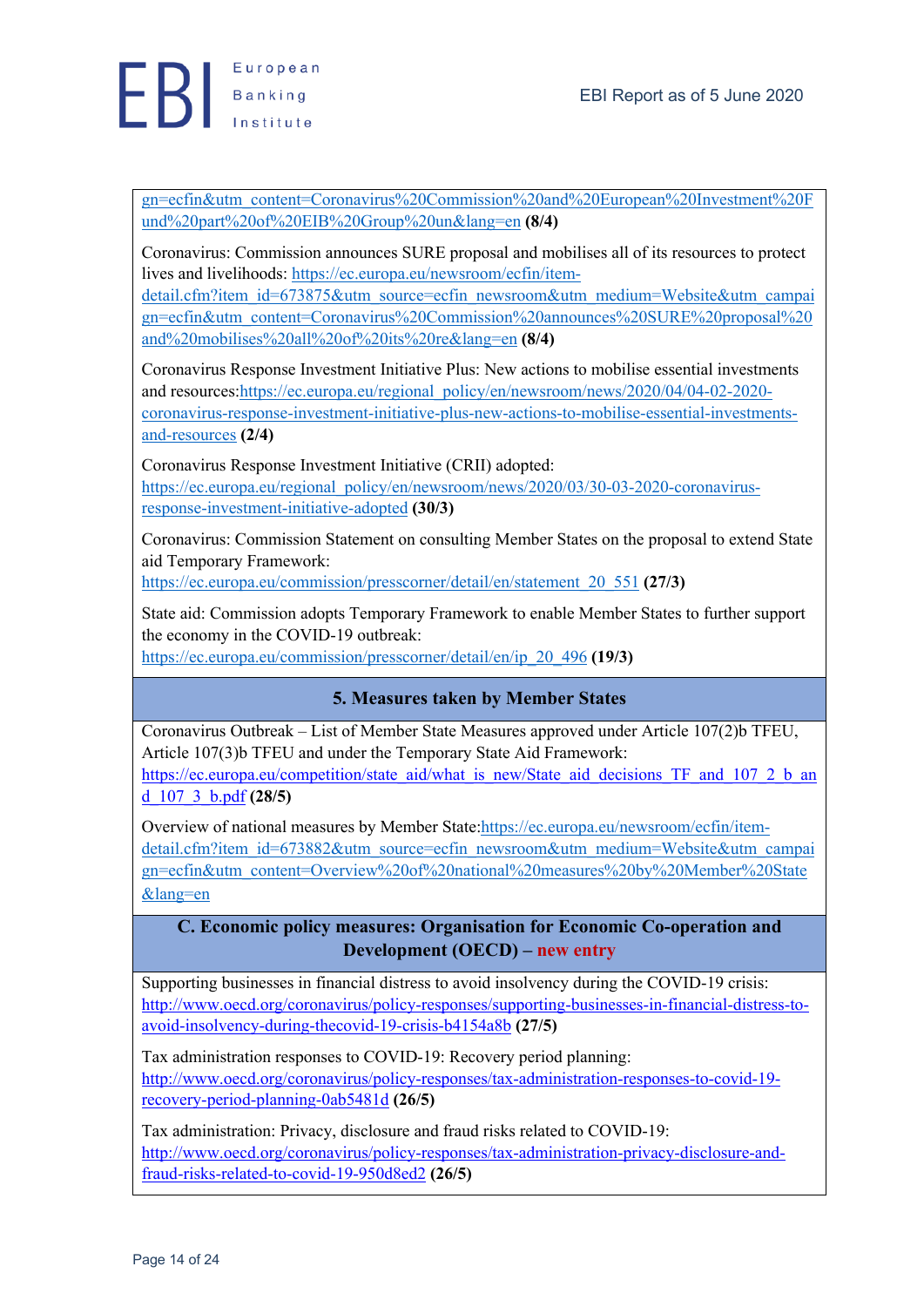Trade Finance in Times of Crisis - Responses from Export Credit Agencies: http://www.oecd.org/coronavirus/policy-responses/trade-finance-in-times-of-crisis-responsesfrom-export-credit-agencies-946a21db **(25/5)**

Independent fiscal institutions: promoting fiscal transparency and accountability during the Coronavirus (COVID-19) pandemic:http://www.oecd.org/coronavirus/policyresponses/independent-fiscal-institutions-promoting-fiscal-transparency-and-accountabilityduring-the-coronavirus-covid-19-pandemic-d853f8be **(22/5)**

Coronavirus (COVID-19): SME policy responses: http://www.oecd.org/coronavirus/policyresponses/coronavirus-covid-19-sme-policy-responses-04440101 **(19/5)**

Investment promotion agencies in the time of Covid-19: http://www.oecd.org/coronavirus/policyresponses/investment-promotion-agencies-in-the-time-of-covid-19-50f79678 **(6/5)**

Corporate sector vulnerabilities during the Covid-19 outbreak: Assessment and policy responses: http://www.oecd.org/coronavirus/policy-responses/corporate-sector-vulnerabilities-during-thecovid-19-outbreak-a6e670ea **(5/5)**

Trade interdependencies in Covid-19 goods: http://www.oecd.org/coronavirus/policyresponses/trade-interdependencies-in-covid-19-goods-79aaa1d6 **(5/5)**

Foreign direct investment flows in the time of COVID-19: http://www.oecd.org/coronavirus/policy-responses/foreign-direct-investment-flows-in-the-timeof-covid-19-a2fa20c4 **(4/5)**

Equity injections and unforeseen state ownership of enterprises during the COVID-19 crisis: https://read.oecd-ilibrary.org/view/?ref=131\_131932-wj071ujbxy&title=Equity-injections-andunforeseen-state-ownership-of-enterprises-during-the-COVID-19-crisis **(29/4)**

A systemic resilience approach to dealing with Covid-19 and future shocks: http://www.oecd.org/coronavirus/policy-responses/a-systemic-resilience-approach-to-dealingwith-covid-19-and-future-shocks-36a5bdfb **(28/4)**

OECD competition policy responses to COVID-19: http://www.oecd.org/coronavirus/policyresponses/oecd-competition-policy-responses-to-covid-19-5c47af5a **(27/4)**

Using artificial intelligence to help combat COVID-19: http://www.oecd.org/coronavirus/policyresponses/using-artificial-intelligence-to-help-combat-covid-19-ae4c5c21 **(23/4)**

Trade facilitation and the COVID-19 pandemic: http://www.oecd.org/coronavirus/policyresponses/trade-facilitation-and-the-covid-19-pandemic-094306d2 **(22/4)**

Tax administration responses to COVID-19: Measures taken to support taxpayers: http://www.oecd.org/coronavirus/policy-responses/tax-administration-responses-to-covid-19 measures-taken-to-support-taxpayers-adc84188 **(21/4)**

COVID-19 and fiscal relations across levels of government: http://www.oecd.org/coronavirus/policy-responses/covid-19-and-fiscal-relations-across-levels-ofgovernment-ab438b9f **(21/4)**

OECD investment policy responses to COVID-19: http://www.oecd.org/coronavirus/policyresponses/oecd-investment-policy-responses-to-covid-19-4be0254d **(17/4)**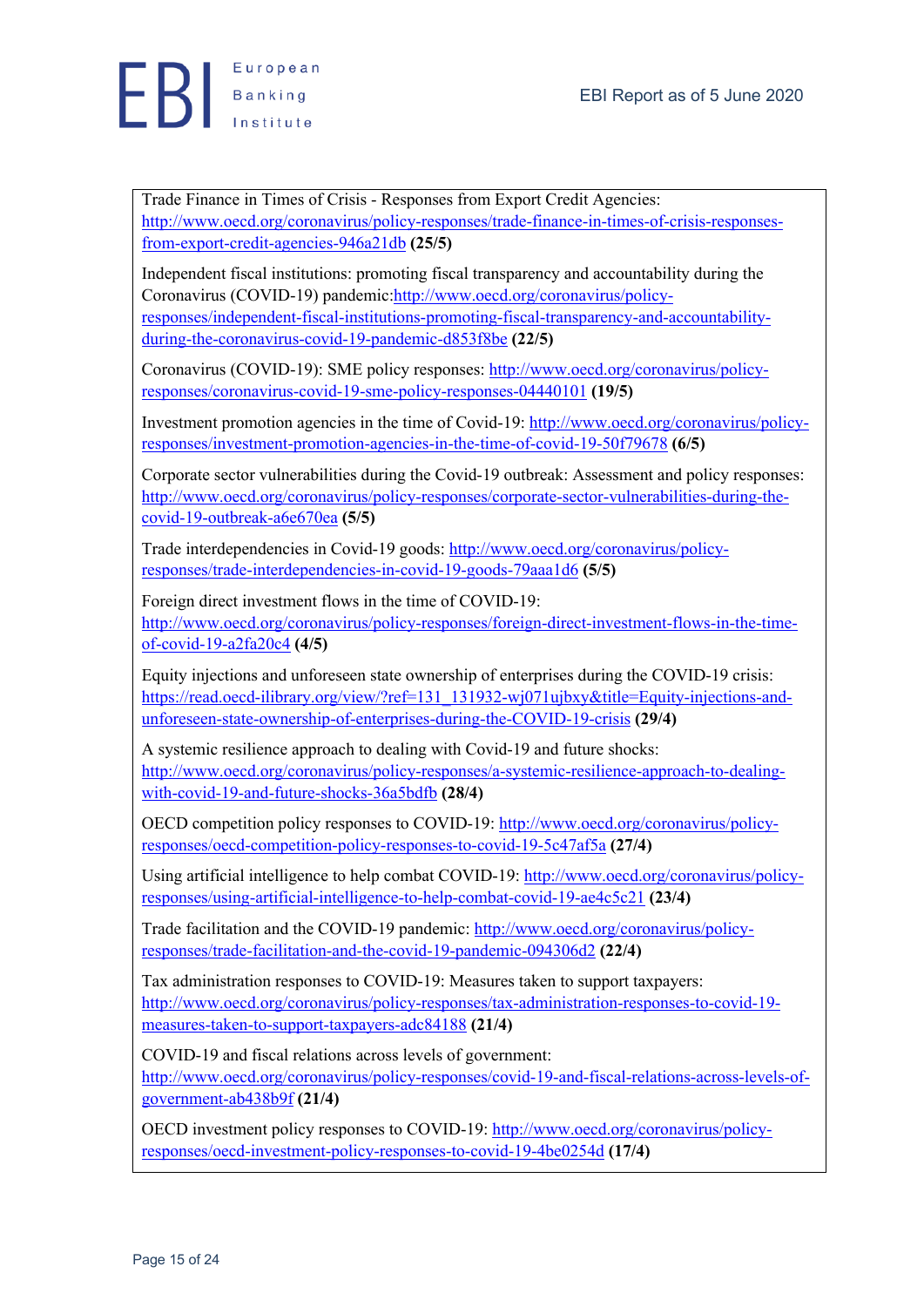

Supporting the financial resilience of citizens throughout the COVID-19 crisis:https://read.oecdilibrary.org/view/?ref=129\_129607-awwyipbwh4&title=Supporting-the-financial-resilience-ofcitizens-throughout-the-COVID-19-crisis **(16/4)**

COVID-19 and responsible business conduct: http://www.oecd.org/coronavirus/policyresponses/covid-19-and-responsible-business-conduct-02150b06 **(16/4)**

Tax and fiscal policy in response to the Coronavirus crisis: Strengthening confidence and resilience: http://www.oecd.org/coronavirus/policy-responses/tax-and-fiscal-policy-in-responseto-the-coronavirus-crisis-strengthening-confidence-and-resilience-60f640a8 **(15/4)**

Government support and the COVID-19 pandemic: http://www.oecd.org/coronavirus/policyresponses/government-support-and-the-covid-19-pandemic-cb8ca170 **(14/4)**

Evaluating the initial impact of COVID-19 containment measures on economic activity: http://www.oecd.org/coronavirus/policy-responses/evaluating-the-initial-impact-of-covid-19 containment-measures-on-economic-activity-b1f6b68b **(14/4)**

COVID-19 and international trade: Issues and actions: http://www.oecd.org/coronavirus/policyresponses/covid-19-and-international-trade-issues-and-actions-494da2fa **(10/4)**

Tax administration responses to COVID-19: Business continuity considerations: http://www.oecd.org/coronavirus/policy-responses/tax-administration-responses-to-covid-19 business-continuity-considerations-953338dc **(7/4)**

OECD Secretariat analysis of tax treaties and the impact of the COVID-19 crisis: http://www.oecd.org/coronavirus/policy-responses/oecd-secretariat-analysis-of-tax-treaties-andthe-impact-of-the-covid-19-crisis-947dcb01 **(3/4)**

Public debt management responses to COVID-19: https://read.oecdilibrary.org/view/?ref=126\_126652xww0besra3&title=Public\_debt\_management\_responses\_to\_C OVID-19 (**21/3)**

Supporting people and companies to deal with the COVID-19 virus: Options for an immediate employment and social-policy response: http://www.oecd.org/coronavirus/policyresponses/supporting-people-and-companies-to-deal-with-the-covid-19-virus-options-for-animmediate-employment-and-social-policy-response-d33dffe6 **(20/3)**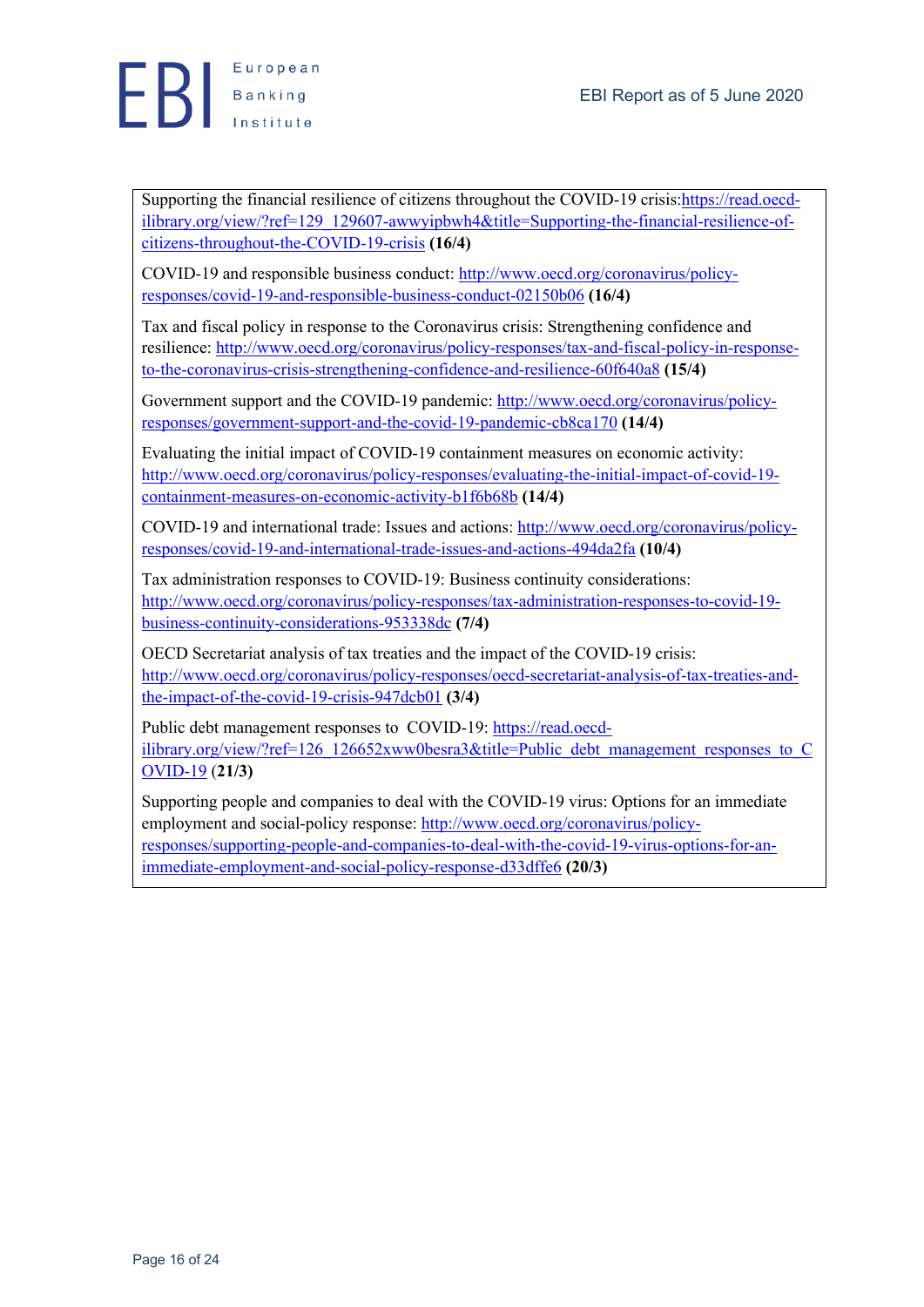

## **II. Financial Stability – Banking Regulation**

#### **A. International Level**

#### **1. Financial Stability Board (FSB)**

FSB Europe group discusses financial vulnerabilities and responses to the COVID-19 pandemic: https://www.fsb.org/2020/05/fsb-europe-group-discusses-financial-vulnerabilitiesand-responses-to-the-covid-19-pandemic **(28/5)**

Financial policymakers discuss responses to COVID-19 with the private sector: https://www.fsb.org/2020/05/financial-policymakers-discuss-responses-to-covid-19-with-theprivate-sector **(26/5)**

FSB Sub-Saharan Africa group discusses regional financial stability and the impact of COVID-19: https://www.fsb.org/2020/04/fsb-sub-saharan-africa-group-discusses-regional-financialstability-and-the-impact-of-covid-19/ **(28/4)**

Call with trade associations on COVID-19: https://www.fsb.org/wpcontent/uploads/Domanski-COVID-19-trade-association-call.pdf **(15/4)**

FSB publishes report on international cooperation to address the financial stability implications of COVID-19: https://www.fsb.org/2020/04/fsb-publishes-report-on-international-cooperationto-address-the-financial-stability-implications-of-covid-19 **(15/4)**

FSB Chair updates Finance Ministers and Central Bank Governors on COVID-19 response: https://www.fsb.org/2020/04/fsb-chair-updates-finance-ministers-and-central-bank-governorson-covid-19-response **(14/4)**

FSB members take action to ensure continuity of critical financial services functions: https://www.fsb.org/2020/04/fsb-members-take-action-to-ensure-continuity-of-criticalfinancial-services-functions **(2/4)**

FSB coordinates financial sector work to buttress the economy in response to COVID-19: https://www.fsb.org/2020/03/fsb-coordinates-financial-sector-work-to-buttress-the-economyin-response-to-covid-19 **(20/3)**

#### **2. Basel Committee on Banking Supervision (BCBS)**

Basel Committee and IOSCO announce deferral of final implementation phases of the margin requirements for non-centrally cleared derivatives: https://www.bis.org/press/p200403a.htm **(3/4)**

Measures to reflect the impact of COVID-19: https://www.bis.org/bcbs/publ/d498.htm **(3/4)**

Governors and Heads of Supervision announce deferral of Basel III implementation to increase operational capacity of banks and supervisors to respond to CΟVID-19: https://www.bis.org/press/p200327.htm **(27/3)**

Basel Committee coordinates policy and supervisory response to Covid-19: https://www.bis.org/press/p200320.htm **(20/3)**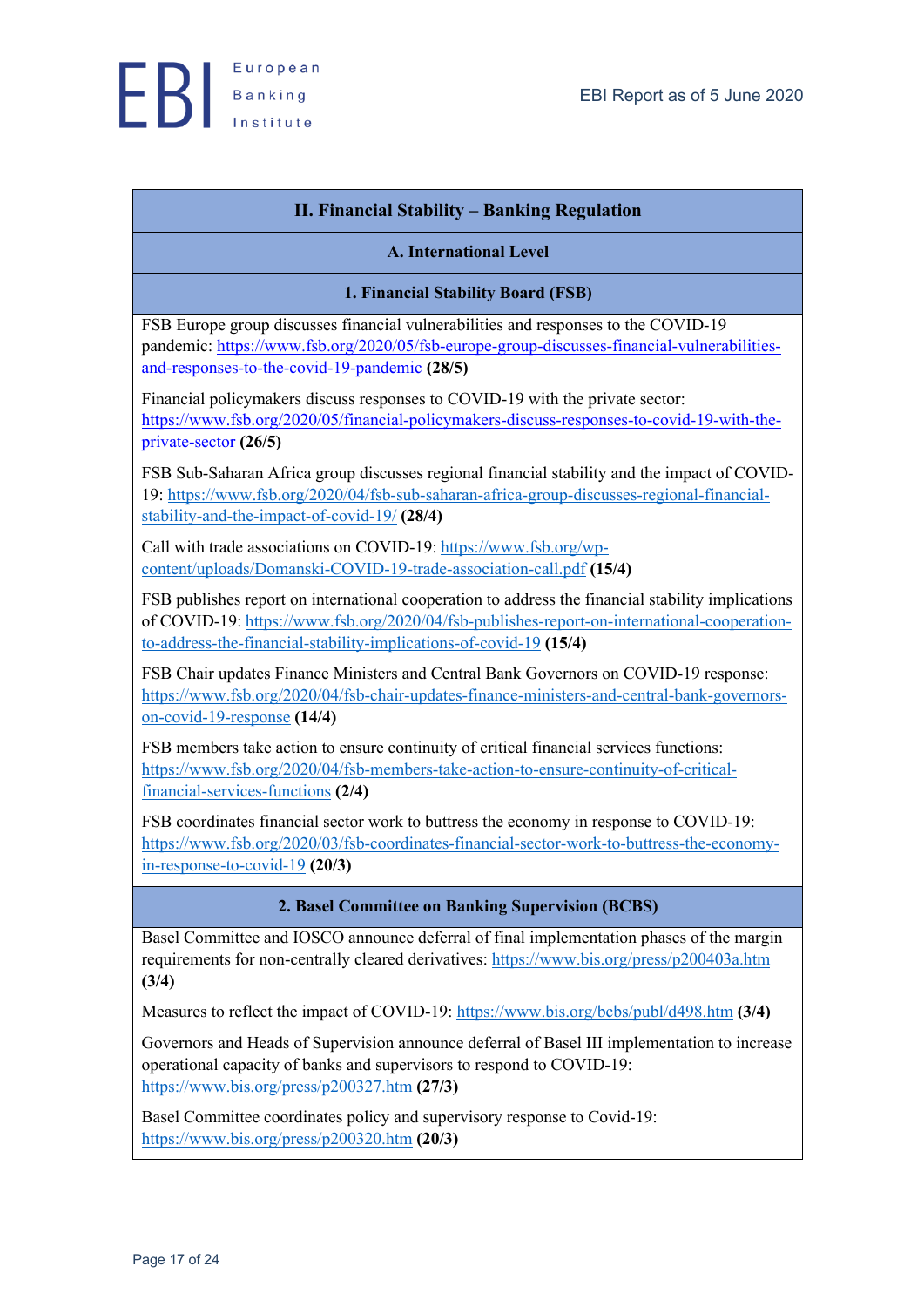

### **3. International Association of Deposit Insurers (IADI)**

Recent IADI COVID-19 Survey Results and Briefing Note on 'Ensuring Business Continuity and Effective Crisis Management Activities for Deposit Insurers': https://www.iadi.org/en/news/recent-iadi-covid-19-survey-results-and-briefing-note-onensuring-business-continuity-and-effective-crisis-management-activities-for-deposit-insurers/ **(27/4)**

### **4. Economic policy measures: Organisation for Economic Co-operation and Development (OECD) – new entry**

National corporate governance related initiatives during the COVID-19 crisis: http://www.oecd.org/corporate/national-corporate-governance-related-initiatives-during-thecovid-19-crisis.htm **(28/5)**

Responding to the COVID-19 and pandemic protection gap in insurance: http://www.oecd.org/coronavirus/policy-responses/responding-to-the-covid-19-and-pandemicprotection-gap-in-insurance-35e74736 **(28/5)**

COVID-19 Pandemic: priorities for financial markets: https://read.oecdilibrary.org/video/?ref=pmjltNEaHp&title=Financial-markets-covid-19-Priority-responses\_2 **(22/4)**

Global financial markets policy responses to COVID-19:

http://www.oecd.org/coronavirus/policy-responses/global-financial-markets-policy-responsesto-covid-19-2d98c7e0 **(31/3)**

### **B. EU – Euro Area Level**

### **1. ECB – Single Supervisory Mechanism (SSM)**

Research bulletin no. 71: COVID-19 and non-performing loans: lessons from past crises: https://www.ecb.europa.eu/pub/economicresearch/resbull/2020/html/ecb.rb200527~3fe177d27d.en.pdf **(27/5)**

Pandemic increases risks to financial stability: https://www.ecb.europa.eu/press/pr/date/2020/html/ecb.pr200526~cbbd04bd5d.en.html **(26/5)**

Opinion on amendments to the Union prudential framework in response to the COVID-19 pandemic (CON/2020/16):

https://www.bankingsupervision.europa.eu/ecb/legal/pdf/en\_con\_2020\_16.sign.pdf **(20/5)**

Opinion on a proposal for a regulation on the establishment of a European instrument for temporary support to mitigate unemployment risks in an emergency (SURE) following the COVID-19 outbreak (CON/2020/14):

https://www.ecb.europa.eu/ecb/legal/pdf/en\_con\_2020\_14\_fsign.pdf **(8/5)**

ECB communication to reporting agents on the extension of deadlines for the reporting of statistical information in the context of COVID-19:

https://www.ecb.europa.eu/pub/pdf/other/ecb.200429\_extension\_deadlines\_statistical\_info\_co vid~13f0c6dca1.en.pdf?73e15e0d647950b36b682dc9dddbe5c5 **(29/4)**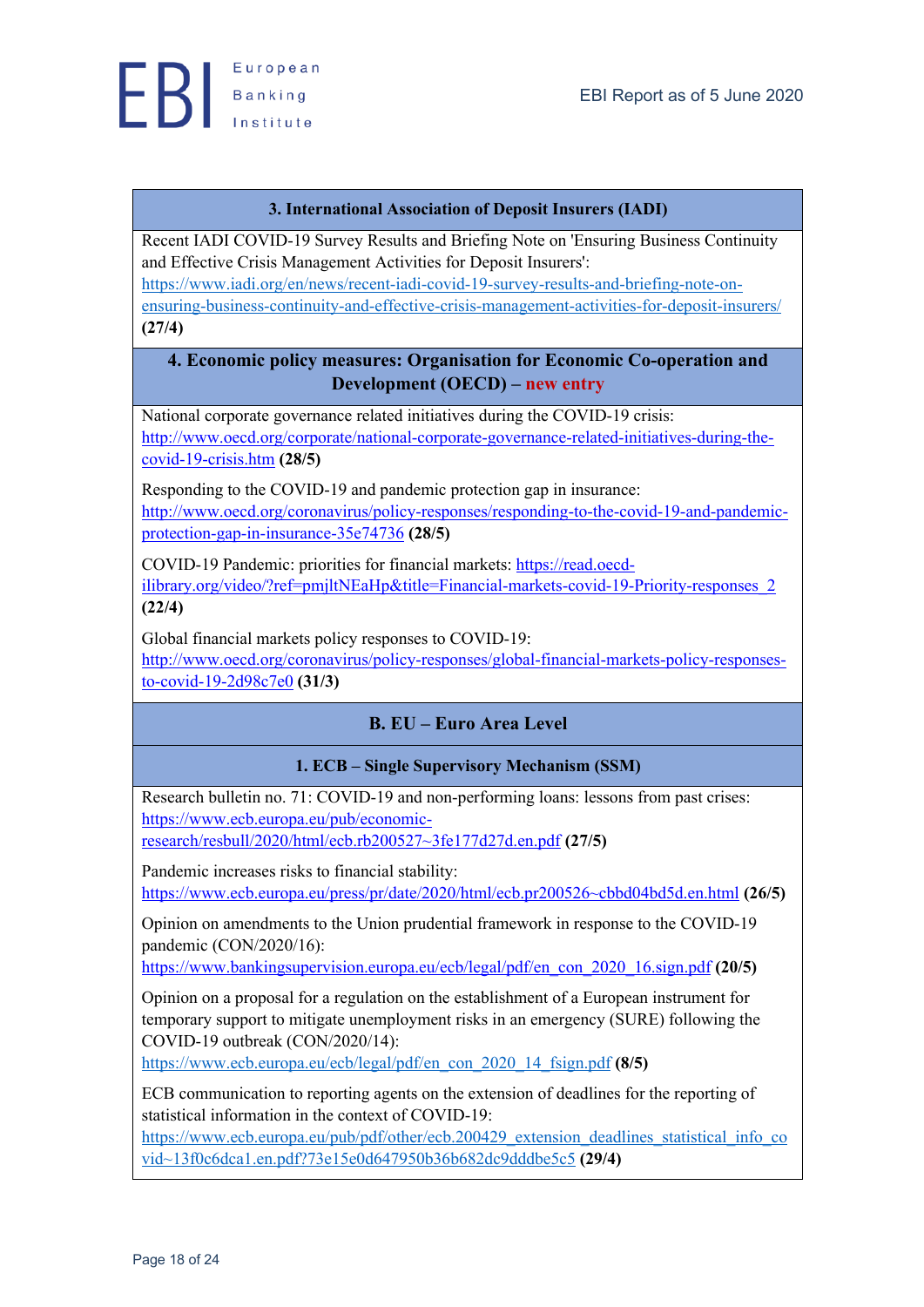Regulation (EU) 2020/533 of the European Central Bank of 15 April 2020 on the extension of deadlines for the reporting of statistical information (ECB/2020/23, OJ L 119, 17.4.2020, p. 15): https://eur-lex.europa.eu/legal-

content/EN/TXT/?uri=uriserv:OJ.L\_.2020.119.01.0015.01.ENG&toc=OJ:L:2020:119:FULL **(17/4)**

ECB Banking Supervision provides temporary relief for capital requirements for market risk:https://www.bankingsupervision.europa.eu/press/pr/date/2020/html/ssm.pr200416~ecf270 bca.en.html **(16/4)**

ECB communication to reporting agents on the collection of statistical information in the context of COVID-19:

https://www.ecb.europa.eu/pub/pdf/other/ecb.200415 communication reporting agents on st atistical\_info\_covid~563fccc78b.en.pdf **(15/4)**

ECB supports macroprudential policy actions taken in response to coronavirus outbreak: https://www.ecb.europa.eu/press/pr/date/2020/html/ecb.pr200415~96f622e255.en.html **(15/4)**

Recommendation of the ECB of 27 March 2020 on dividend distributions during the COVID-19 pandemic and repealing Recommendation ECB/2020/1 (ECB/2020/19, OJ C 102I, 30.3.2020, p. 1): https://eur-lex.europa.eu/legal-

content/EN/TXT/?uri=uriserv:OJ.CI.2020.102.01.0001.01.ENG&toc=OJ:C:2020:102I:FULL **(30/3)**

ECB Banking Supervision provides further flexibility to banks in reaction to coronavirus: https://www.bankingsupervision.europa.eu/press/pr/date/2020/html/ssm.pr200320~4cdbbcf466 .en.html **(20/3)**

ECB Banking Supervision provides temporary capital and operational relief in reaction to coronavirus:https://www.bankingsupervision.europa.eu/press/pr/date/2020/html/ssm.pr200312 ~43351ac3ac.en.html **(12/3)**

### **2. European Banking Authority (EBA)**

EBA Guidelines to address gaps in reporting data and public information in the context of COVID-19: https://eba.europa.eu/eba-issues-guidelines-address-gaps-reporting-data-andpublic-information-context-covid-19 **(2/6)**

Thematic note – Preliminary analysis of impact of COVID-19 on EU banks: https://eba.europa.eu/sites/default/documents/files/document\_library/Risk%20Analysis%20and %20Data/Risk%20Assessment%20Reports/2020/Thematic%20notes/883986/Thematic%20not e%20-%20Preliminary%20analysis%20of%20impact%20of%20COVID-19%20on%20EU%20banks%20%E2%80%93%20May%202020.pdf **(25/5)**

Joint RTS on amendments to the bilateral margin requirements under EMIR in response to the COVID-19 outbreak: https://eba.europa.eu/joint-rts-amendments-bilateral-marginrequirements-under-emir-response-covid-19-outbreak **(4/5)**

EBA provides further guidance on the use of flexibility in relation to COVID-19 and calls for heightened attention to risks: https://eba.europa.eu/eba-provides-further-guidance-useflexibility-relation-covid-19-and-calls-heightened-attention-risks **(22/4)**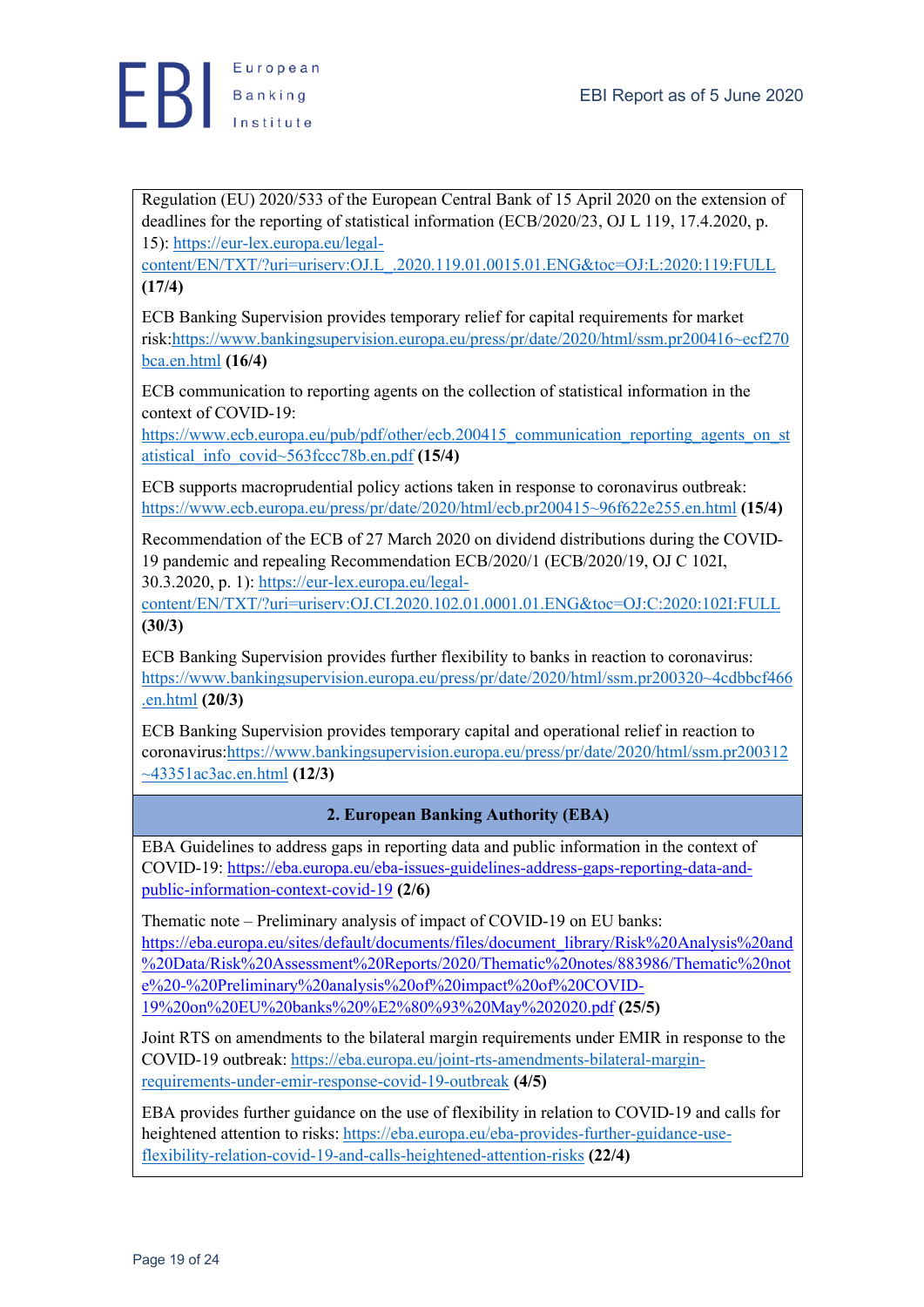

EU banks sail through the Corona crisis with sound capital ratios: https://eba.europa.eu/eubanks-sail-through-corona-crisis-sound-capital-ratios **(14/4)**

Guidelines on legislative and non-legislative moratoria on loan repayments applied in the light of the COVID-19 crisis (EBA/GL/2020/02):

https://eba.europa.eu/sites/default/documents/files/document\_library/Publications/Guidelines/2 020/Guidelines%20on%20legislative%20and%20non-

legislative%20moratoria%20on%20loan%20repayments%20applied%20in%20the%20light%2 0of%20the%20COVID-19%20crisis/EBA-GL-2020-

02%20Guidelines%20on%20payment%20moratoria.pdf **(2/4)**

EBA provides additional clarity on measures to mitigate the impact of COVID-19 on the EU banking sector: https://eba.europa.eu/eba-provides-additional-clarity-on-measures-mitigateimpact-covid-19-eu-banking-sector **(31/3)**

EBA provides clarity to banks and consumers on the application of the prudential framework in light of COVID-19 measures: https://eba.europa.eu/eba-provides-clarity-banks-consumersapplication-prudential-framework-light-covid-19-measures **(25/3)**

EBA statement on actions to mitigate the impact of COVID-19 on the EU banking sector: https://eba.europa.eu/eba-statement-actions-mitigate-impact-covid-19-eu-banking-sector **(12/3)**

#### **3. Single Resolution Board (SRB)**

Resolution planning cycle 2020: setting a course for financial stability: https://srb.europa.eu/en/node/981 **(7/5)**

COVID-19 crisis: the SRB's approach to MREL targets: https://srb.europa.eu/en/node/967 **(8/4)**

An extraordinary challenge: SRB actions to support efforts to mitigate the economic impact of the COVID-19 outbreak: https://srb.europa.eu/en/node/965 **(1/4)**

Letter to banks under the SRB's remit on potential operational relief measures related to the COVID-19 outbreak: https://srb.europa.eu/en/node/965 **(1/4)**

### **4. European Systemic Risk Board (ESRB)**

The General Board of the European Systemic Risk Board takes first set of actions to address the coronavirus emergency at its extraordinary meeting on 6 May 2020: https://www.esrb.europa.eu/news/pr/date/2020/html/esrb.pr200514~bb1f96a327.en.html **(14/5)**

Policy measures in response to the COVID-19 pandemic:

https://www.esrb.europa.eu/home/coronavirus/html/index.en.html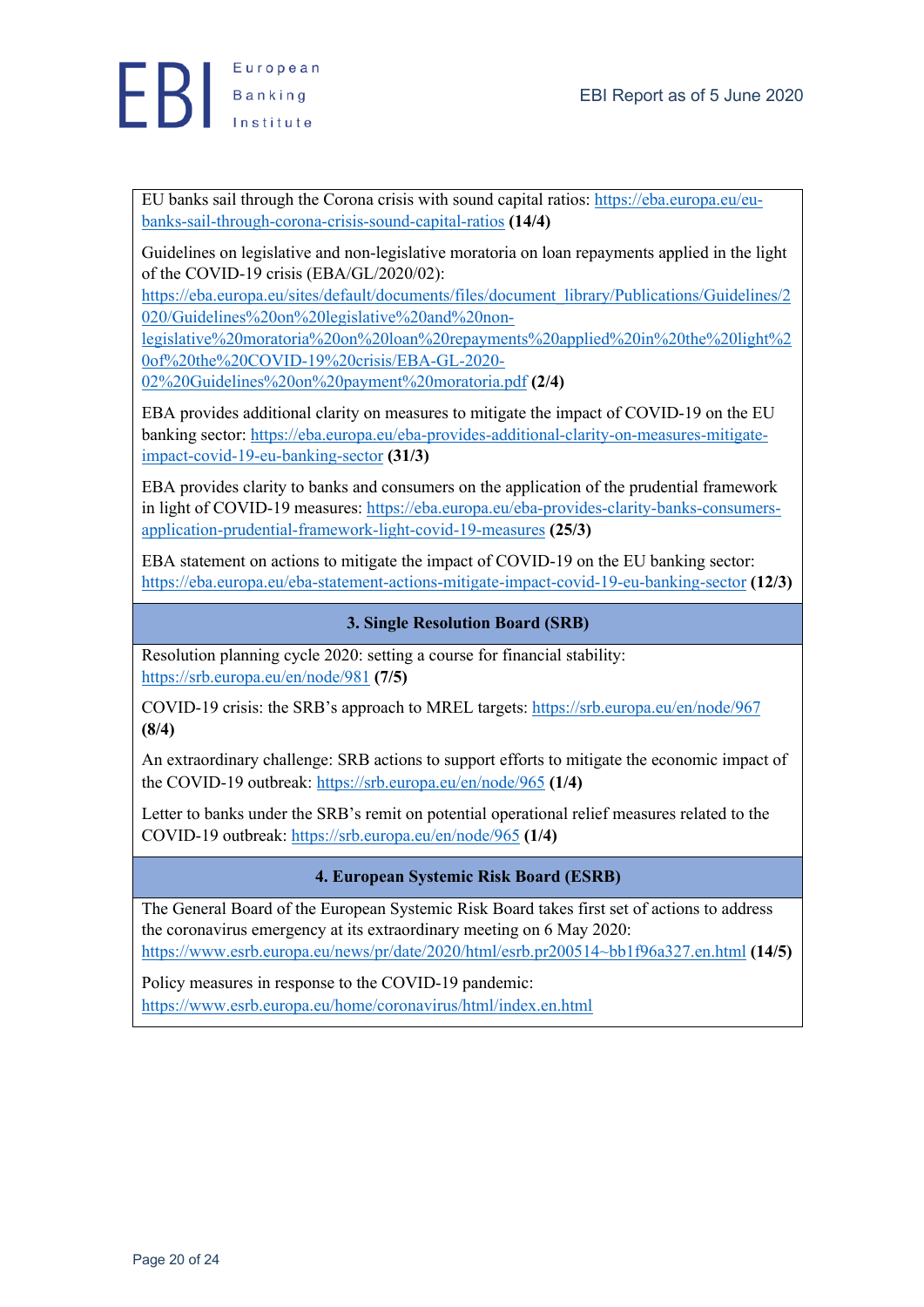

### **III. Capital Markets Regulation**

#### **A. International Level: International Organization of Securities Commissions (IOSCO)**

IOSCO encourages issuers' fair disclosure about COVID-19 related impacts: https://www.iosco.org/news/pdf/IOSCONEWS568.pdf **(29/5)**

Financial policymakers discuss responses to COVID-19 with the private sector: https://www.iosco.org/news/pdf/IOSCONEWS566.pdf **(26/5)**

IOSCO reprioritizes its work program to address impact of COVID-19: https://www.iosco.org/news/pdf/IOSCONEWS562.pdf **(8/4)**

IOSCO Statement on Application of Accounting Standards during the COVID-19 Outbreak: https://www.iosco.org/news/pdf/IOSCONEWS561.pdf **(3/4)**

Basel Committee and IOSCO announce deferral of final implementation phases of the margin requirements for noncentrally cleared derivatives: https://www.iosco.org/news/pdf/IOSCONEWS560.pdf **(3/4)**

Securities regulators coordinate responses to COVID-19 through IOSCO: https://www.iosco.org/news/pdf/IOSCONEWS559.pdf **(25/3)**

### **B. EU Level: European Securities and Markets Authority (ESMA)**

ESMA calls for transparency on COVID-19 effects in half-yearly financial reports: https://www.esma.europa.eu/press-news/esma-news/esma-calls-transparency-covid-19-effectsin-half-yearly-financial-reports **(20/5)**

ESMA – non-renewal and termination of short selling bans by Austrian FMA, Belgian FSMA, French AMF, Greek HCMC, Italian CONSOB and Spanish CNMV: https://www.esma.europa.eu/press-news/esma-news/esma-%E2%80%93-non-renewal-andtermination-short-selling-bans-austrian-fma-belgian-fsma **(18/5)**

ESMA supports ESRB actions to address COVID-related systemic vulnerabilities: https://www.esma.europa.eu/press-news/esma-news/esma-supports-esrb-actions-addresscovid-related-systemic-vulnerabilities **(14/5)**

ESMA highlights challenges for rating Collateralised Loan Obligations: https://www.esma.europa.eu/press-news/esma-news/esma-highlights-challenges-ratingcollateralised-loan-obligations **(13/5)**

ESMA reminds firms of conduct of business obligations under MiFID II: https://www.esma.europa.eu/press-news/esma-news/esma-reminds-firms-conduct-businessobligations-under-mifid-ii **(6/5)**

Joint RTS on amendments to the bilateral margin requirements under EMIR in response to the COVID-19 outbreak: https://eba.europa.eu/joint-rts-amendments-bilateral-marginrequirements-under-emir-response-covid-19-outbreak **(4/5)**

ESMA issues new Q&A on Alternative Performance Measures in the context of COVID-19: https://www.esma.europa.eu/press-news/esma-news/esma-issues-new-qa-alternativeperformance-measures-in-context-covid-19 **(17/4)**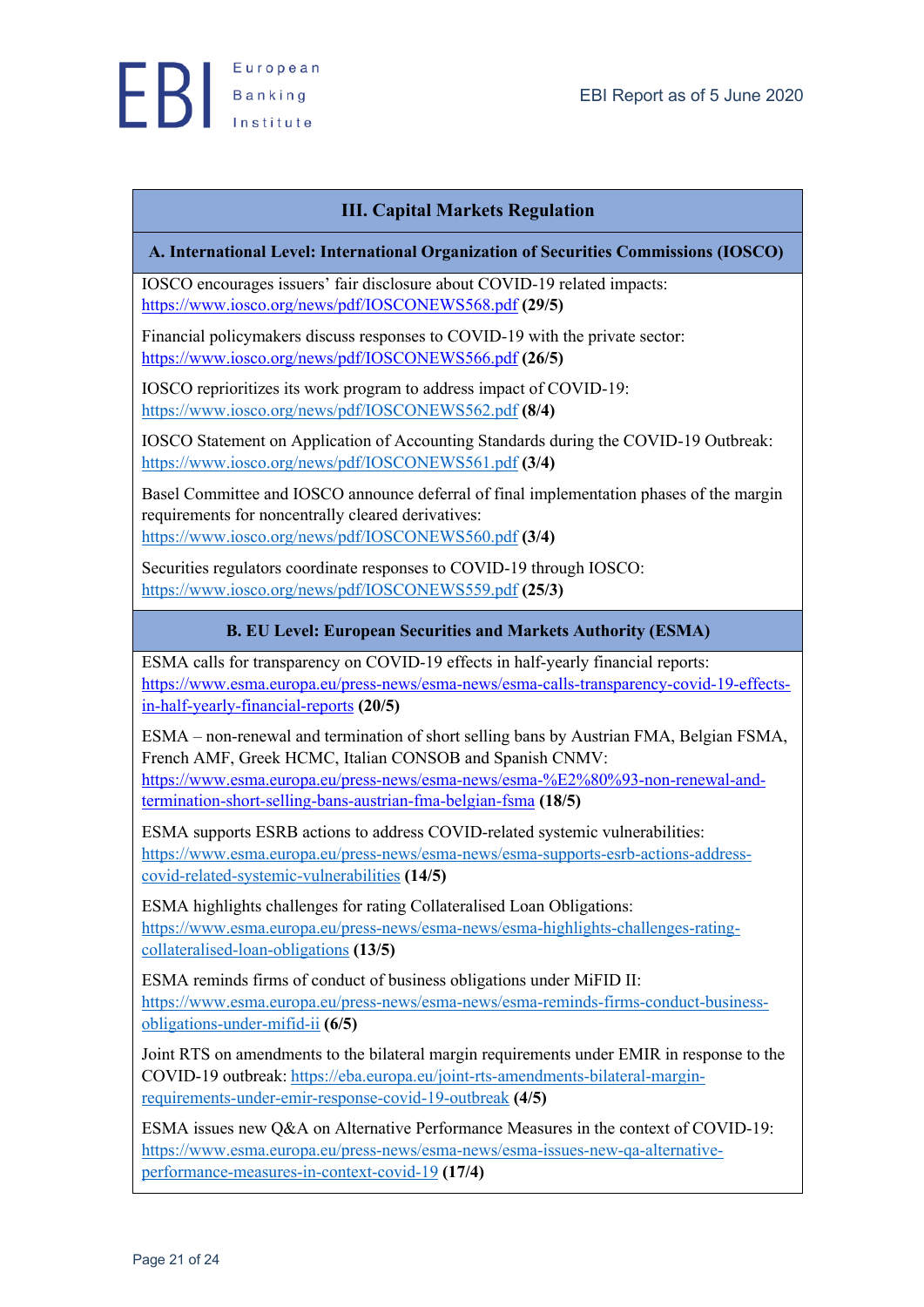

ESMA Decision (EU) 2020/525 of 16 March 2020 to require natural or legal persons who have net short positions to temporarily lower the notification thresholds of net short positions in relation to the issued shares capital of companies whose shares are admitted to trading on a regulated market above a certain threshold to notify the competent authorities in accordance with point (a) of Article 28(1) of Regulation (EU) No 236/2012 of the European Parliament and of the Council (OJ L 116, 15.4.2020, p. 5): https://eur-lex.europa.eu/legalcontent/EN/TXT/?uri=uriserv:OJ.L\_.2020.116.01.0005.01.ENG&toc=OJ:L:2020:116:FULL **(15/4)**

ESMA issues positive opinions on short selling bans by Austrian FMA, Belgian FSMA, French AMF, Greek HCMC and Spanish CNMV: https://www.esma.europa.eu/pressnews/esma-news/esma-issues-positive-opinions-short-selling-bans-austrian-fma-belgian-fsma **(15/4)**

ESMA postpones publication dates for annual non-equity transparency calculations and quarterly SI data: https://www.esma.europa.eu/press-news/esma-news/esma-postponespublication-dates-annual-non-equity-transparency-calculations **(9/4)**

ESMA promotes coordinated action regarding benchmarks external audit requirements: https://www.esma.europa.eu/press-news/esma-news/esma-promotes-coordinated-actionregarding-benchmarks-external-audit **(9/4)**

ESMA sets out supervisory expectations on publication of investment funds' periodic reports: https://www.esma.europa.eu/press-news/esma-news/esma-sets-out-supervisory-expectationspublication-investment-funds-periodic **(9/4)**

ESMA updates its risk assessment in light of the COVID-19 pandemic: https://www.esma.europa.eu/press-news/esma-news/esma-updates-its-risk-assessment-in-lightcovid-19-pandemic **(2/4)**

ESMA provides clarifications for best execution reports under MiFID II: https://www.esma.europa.eu/press-news/esma-news/esma-provides-clarifications-bestexecution-reports-under-mifid-ii **(31/3)**

ESMA issues guidance on financial reporting deadlines in light of COVID-19: https://www.esma.europa.eu/press-news/esma-news/esma-issues-guidance-financial-reportingdeadlines-in-light-covid-19 **(27/3)**

ESMA confirms application date of equity transparency calculations: https://www.esma.europa.eu/press-news/esma-news/esma-confirms-application-date-equitytransparency-calculations **(27/3)**

ESMA clarifies position on SFTR Backloading: https://www.esma.europa.eu/press-news/esmanews/esma-clarifies-position-sftr-backloading **(26/3)**

ESMA issues guidance on accounting implications of COVID-19: https://www.esma.europa.eu/press-news/esma-news/esma-issues-guidance-accountingimplications-covid-19 **(25/3)**

ESMA sets out approach on MiFIR Tick-Size Regime for Systematic Internalisers: https://www.esma.europa.eu/press-news/esma-news/esma-sets-out-approach-mifir-tick-sizeregime-systematic-internalisers **(20/3)**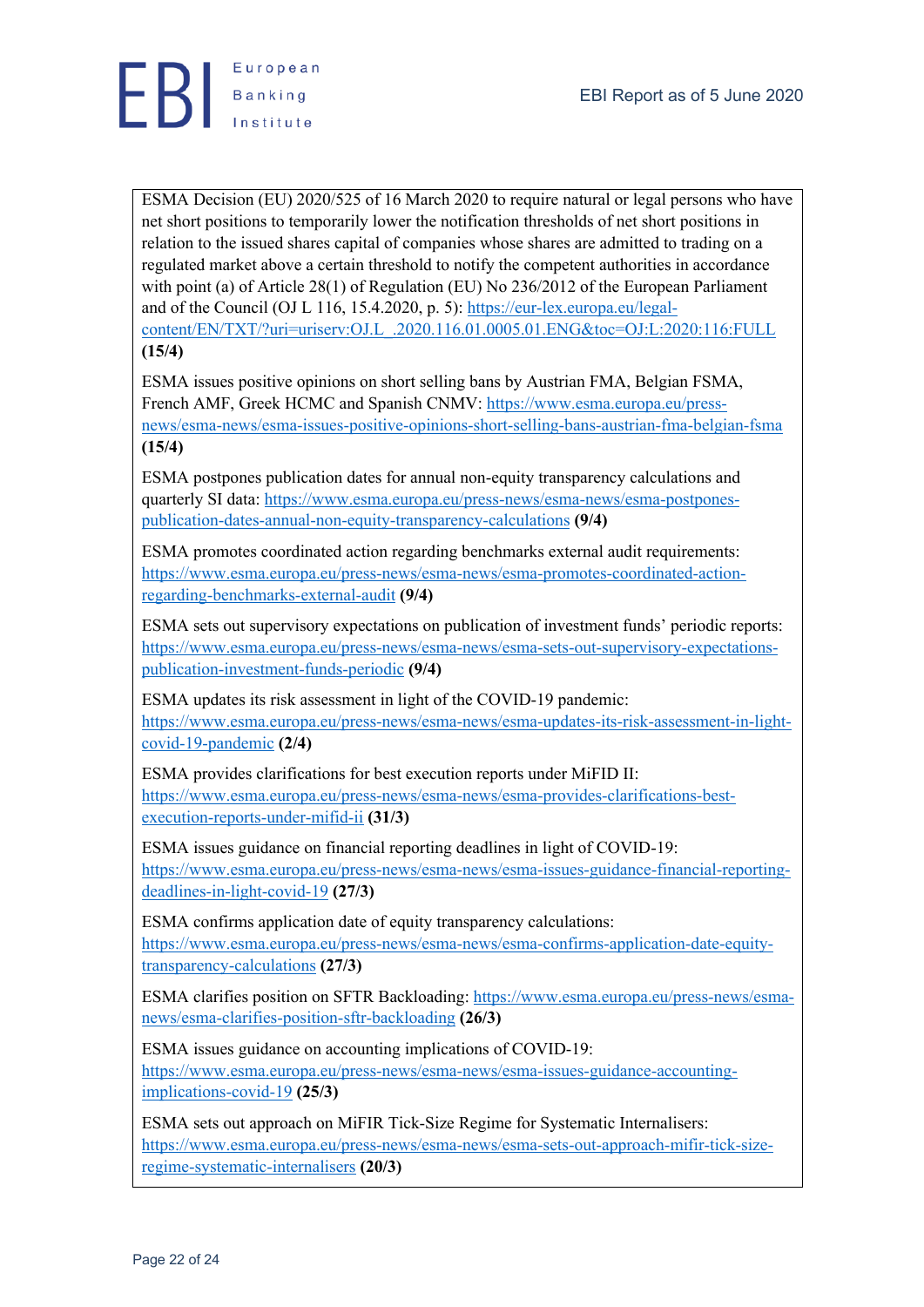

ESMA clarifies position on call taping under MIFID II: https://www.esma.europa.eu/pressnews/esma-news/esma-clarifies-position-call-taping-under-mifid-ii **(20/3)**

ESMA issues positive opinions on bans on net short positions by Belgian FSMA and Greek HCMC: https://www.esma.europa.eu/press-news/esma-news/esma-issues-positive-opinionsbans-net-short-positions-belgian-fsma-and-greek **(19/3)**

ESMA sets out approach to SFTR implementation: https://www.esma.europa.eu/pressnews/esma-news/esma-sets-out-approach-sftr-implementation **(19/3)**

ESMA issues positive opinion on short selling ban by French AMF and Spanish CNMV: https://www.esma.europa.eu/press-news/esma-news/esma-issues-positive-opinion-shortselling-ban-french-amf **(18/3)**

ESMA issues positive opinion on short selling ban by Italian CONSOB: https://www.esma.europa.eu/press-news/esma-news/esma-issues-positive-opinion-shortselling-ban-italian-consob-1 **(17/3)**

ESMA requires net short position holders to report positions of 0.1% and above: https://www.esma.europa.eu/press-news/esma-news/esma-requires-net-short-position-holdersreport-positions-01-and-above **(16/3)**

ESMA recommends action by financial market participants for COVID-19 impact: https://www.esma.europa.eu/press-news/esma-news/esma-recommends-action-financialmarket-participants-covid-19-impact **(11/3)**